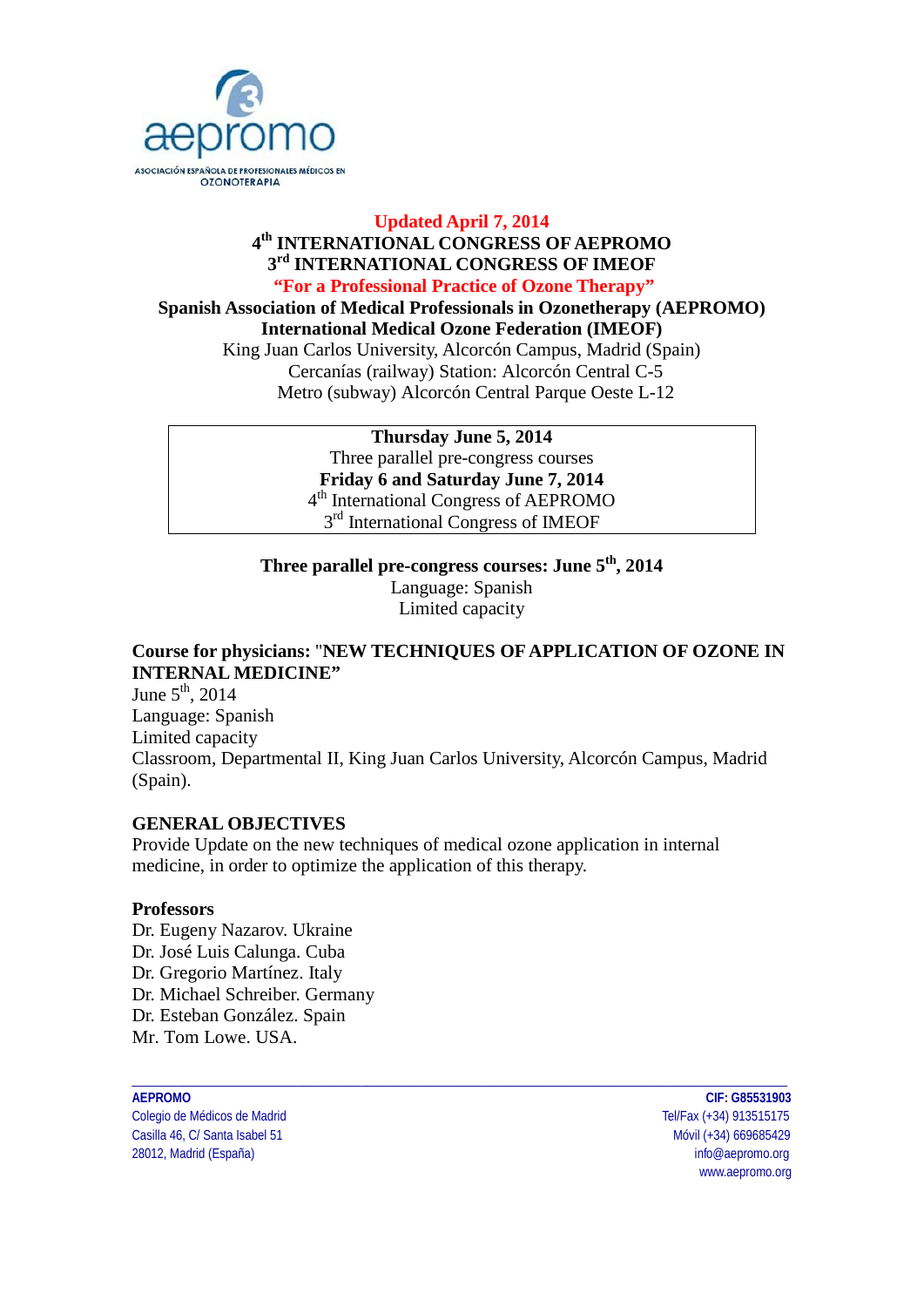

#### **Program/Schedule**

- Vínculo entre el estrés oxidativo, la relación dosis efecto y los mecanismos de acción de la ozonoterapia. / *Link among oxidative stress, dose effect relation and mechanisms of action of ozone therapy*. Dr. Gregorio Martínez. Italia/ *Italy*.
- Ozonoterapia en Pediatría. Propuesta de cálculo de dosis por Kg de peso. Indicaciones. Dosis. Protocolos. / *Ozone Therapy in Pediatrics. Proposal for dose calculation per kg. Directions. Doses. Protocols.*  Dr. José Luis Calunga. Cuba
- Irradiación ultravioleta de la sangre. Indicaciones, protocolos y materiales. Demostración en directo. / Ultraviolet blood irradiation. Directions, protocols and materials. Live demo. Tom Lowe. EUA/*USA*.
- Reflexiones sobre seguridad y estandarización de la autohemoterapia mayor. / *Thoughts on safety and standardization of major autohemotherapy.* Dr. Esteban González. España/ *Spain*.
- Ozonoterapia en el manejo paliativo del Cáncer. / *Ozone therapy in the palliative treatment of cancer.*  Dr. José Luis Calunga. Cuba
- Ozonización extracorpórea. *Extracorporeal ozonation.*  Dr. Eugeny Nazarov. Ucrania / *Ukraine*.
- Ozono como parte del concepto biológico del cáncer en la práctica diaria/ *Ozone as part of a biological cancer concept in the daily practice*. Dr. Michael Schreiber. Alemania / *Germany.*
- Taller solución salina ozonizada. Demostración en directo. / *Workshop ozonated saline solution. Live demo.*  Dr. Eugeny Nazarov. Ukraine.

#### **Course for dentists: "APPLICATIONS OF OZONE IN DENTISTRY**

June  $5<sup>th</sup>$ , 2014 Language: Spanish Limited capacity Classroom, Departmental II and dentistry cabinet with TV camera, University Hospital, King Juan Carlos University, Alcorcón Campus, Madrid (Spain).

\_\_\_\_\_\_\_\_\_\_\_\_\_\_\_\_\_\_\_\_\_\_\_\_\_\_\_\_\_\_\_\_\_\_\_\_\_\_\_\_\_\_\_\_\_\_\_\_\_\_\_\_\_\_\_\_\_\_\_\_\_\_\_\_\_\_\_\_\_\_\_\_\_\_\_\_\_\_\_\_\_\_\_\_\_\_\_\_\_\_\_\_\_\_\_\_\_\_\_\_\_\_\_

#### **GENERAL OBJECTIVE**

To offer the basic knowledge of the ozone-therapy in oral and perioral diseases.

| AEPROMO                        | CIF: G85531903          |
|--------------------------------|-------------------------|
| Colegio de Médicos de Madrid   | Tel/Fax (+34) 913515175 |
| Casilla 46, C/ Santa Isabel 51 | Móvil (+34) 669685429   |
| 28012, Madrid (España)         | info@aepromo.org        |

Tel/Fax (+34) 913515175 Móvil (+34) 669685429 info@aepromo.org www.aepromo.org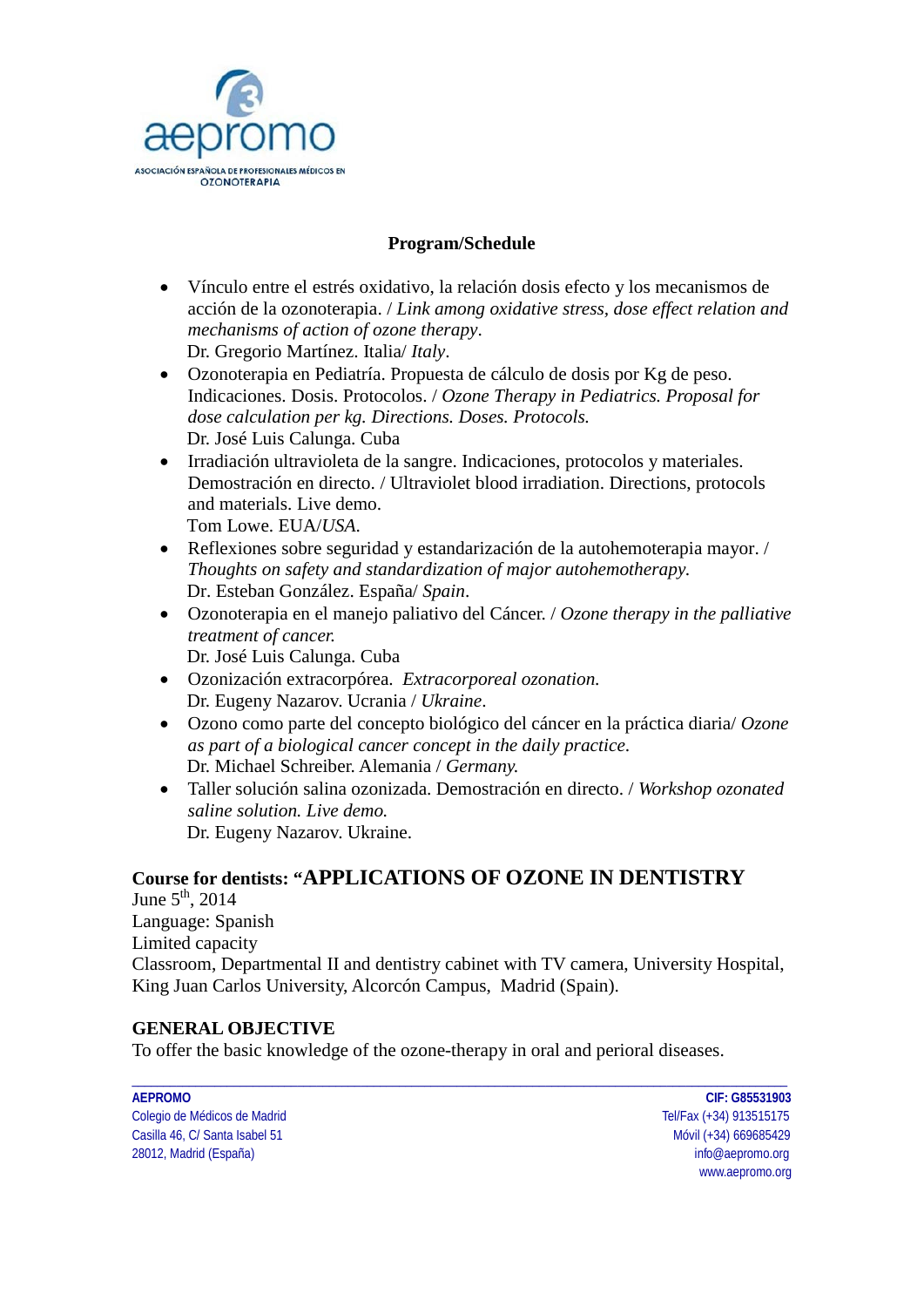

#### **PARTICULAR OBJECTIVES**

1. To introduce in dentistry the theoretical and practical knowledge of the ozonetherapy.

2. To know the application of the ozone and Ozonized Growth Factors in different fields of dentistry.

3. To know the power of the ozone to fight in seconds, against the common enemy in dentistry: THE INFECTION, PAIN and INFLAMMATION

#### **Professors:**

- Dra. Nora Bazzano. Argentina
- Dr. Mark Weiser. USA
- Dr. Francisco Javier Hidalgo Tallón. Spain
- Dr. Ezio Gheno. Italy

#### **Program/Schedule**

- Huesos y manejo de tejidos blandos en cirugía oral utilizando piezoeléctrica tecnología y factores de crecimiento / *Bone & Soft Tissue Management in Oral Surgery using Piezo-electric Technology & Growth Factors.* Procedimiento operacional/ *operational procedure*
	- o Los dientes impactados / *Impacted Teeth*
	- o Cirugía periodontal / *Periodontal Surgery*
	- o Recolección de hueso / *Bone Harvesting*
	- o Cirugía de implantes / *Implant Surgery*
	- o Split Crest / *Split Crest*
	- o Elevación de Seno / *Sinus Lift*
	- o Aumento de la cresta horizontal con técnica de bloqueo de permeación heteróloga y factores de crecimiento autólogos (CGF) / *Horizontal ridge augmentation with heterologous block graft permeation technique and autologous growth factors (CGF)*
	- o Aumento vertical de la cresta con injerto óseo de anillo y factores de crecimiento autólogos (CGF) / *Vertical ridge augmentation with heterologous Bone-Ring and autogenous growth factors (CGF)*

Demostración por video transmisión directa / *Video demonstration by direct broadcasting. transmission*.

Dr. Ezio Gheno MD, DDS, Italia /*Italy*

• Aplicaciones del ozono en Odontología/ *Applications of ozone in dentistry.*

\_\_\_\_\_\_\_\_\_\_\_\_\_\_\_\_\_\_\_\_\_\_\_\_\_\_\_\_\_\_\_\_\_\_\_\_\_\_\_\_\_\_\_\_\_\_\_\_\_\_\_\_\_\_\_\_\_\_\_\_\_\_\_\_\_\_\_\_\_\_\_\_\_\_\_\_\_\_\_\_\_\_\_\_\_\_\_\_\_\_\_\_\_\_\_\_\_\_\_\_\_\_\_

Colegio de Médicos de Madrid Tel/Fax (+34) 913515175 Casilla 46, C/ Santa Isabel 51 and 2008 100 minutes and 2008 100 minutes and 2008/09/09 minutes and 2008/09/09 28012, Madrid (España) info@aepromo.org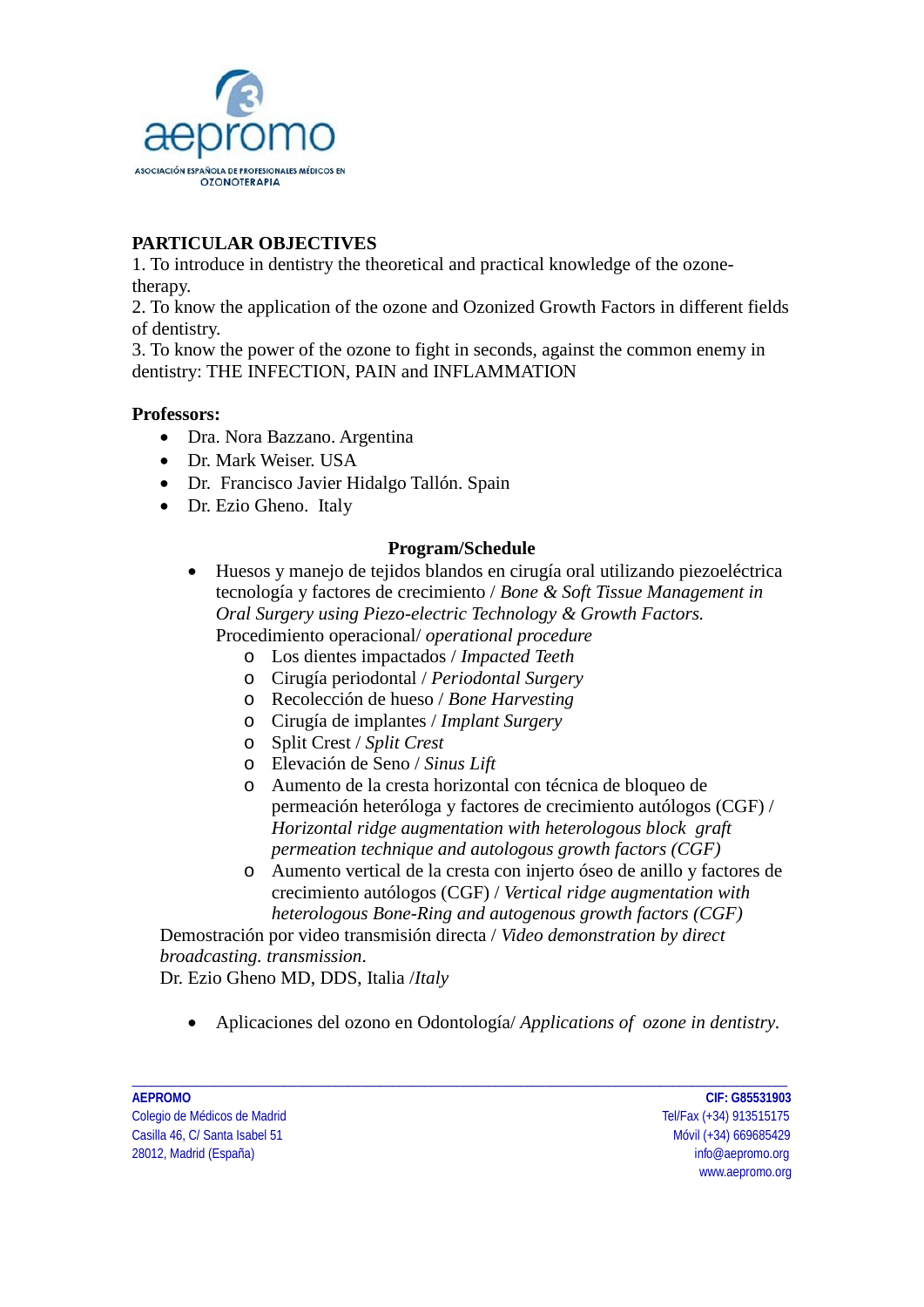

- o Periodontitis. Gingivitis, periimplantitis / *Periodontits, Gingivitis, Periimplantitis.*
- o Aftas orales, herpes y hongos, estomatitis / *Aphthae, herpes infection, fungi, stomatitis, Candidiasis.aftas, una infección del herpes, estomatitis, candidiasis.*
- o Lesiones mucosas traumáticas, quemaduras/ *Ttraumatic mucous injuries, burns.*
- o Uso de la copa de silicona/ *Use of dental silicone glasses.*
- o Tratamiento de heridas. coagulopatía sangrado prolongado / *Wound healing, coaguloapathy - prolonged bleeding.*
- o Cómo usar el ozono: Gas directo, aceites ozonizados, agua ozonizada, concentraciones y tiempos. Protocolos/ *How to use ozone: gaseous form, ozonized oil, ozonized water. Concentrations and timing. Protocols.*
- o Desinfección de Cavidades y Canales Radiculares/ *Disinfection of Cavities and Root canal treatment.*
- o Blaqueamiento dental/*Tooth whitening.*
- o Control del dolor: Algología en pacientes en emergencia/ *Pain Control: Algology in emergency patients.*
- o Papel de la Autohemoterapia menor en odontología. *Role of the minor autohemotherapy in dentistry.*
- o Desinfección de cavidades. Prostodoncia Odontología Restauradora, tocones y desinfección de la corona y de la cavidad. *Cavity disinfection. Prosthodontics and restorative dentistry- Stumps and crown disinfection.*

Demostración por video transmisión directa / *Video demonstration by direct broadcasting. transmission*.

Dra. Nora Bazzano, Argentina, Dr Mark Weiser, USA.

- Ozonoterapia en los trastornos temporo-mandibulares/ *Ozone-therapy in the temporo-jaw disorders.* Dr. Javier Hidalgo, España/Spain.
	-
- Ozonoterapia en el dolor cráneo-cervico-facial/*Ozone-therapy in the skullcervico-facial pain.*

Dr. Hidalgo Tallón, España/spain.

• Uso de Generadores médicos en Odontología/Uuse of ozone generators in dentistry. Ingeniero / Engineer.

\_\_\_\_\_\_\_\_\_\_\_\_\_\_\_\_\_\_\_\_\_\_\_\_\_\_\_\_\_\_\_\_\_\_\_\_\_\_\_\_\_\_\_\_\_\_\_\_\_\_\_\_\_\_\_\_\_\_\_\_\_\_\_\_\_\_\_\_\_\_\_\_\_\_\_\_\_\_\_\_\_\_\_\_\_\_\_\_\_\_\_\_\_\_\_\_\_\_\_\_\_\_\_

# **Course for veterinarians: "OZONE IN VETERINARY CLINIC"**

June  $5<sup>th</sup>$ , 2014 Language: Spanish

Colegio de Médicos de Madrid Tel/Fax (+34) 913515175 Casilla 46, C/ Santa Isabel 51 and 2008 100 minutes and 2008 100 minutes and 2008/09/09 minutes and 2008/09/09 28012, Madrid (España) info@aepromo.org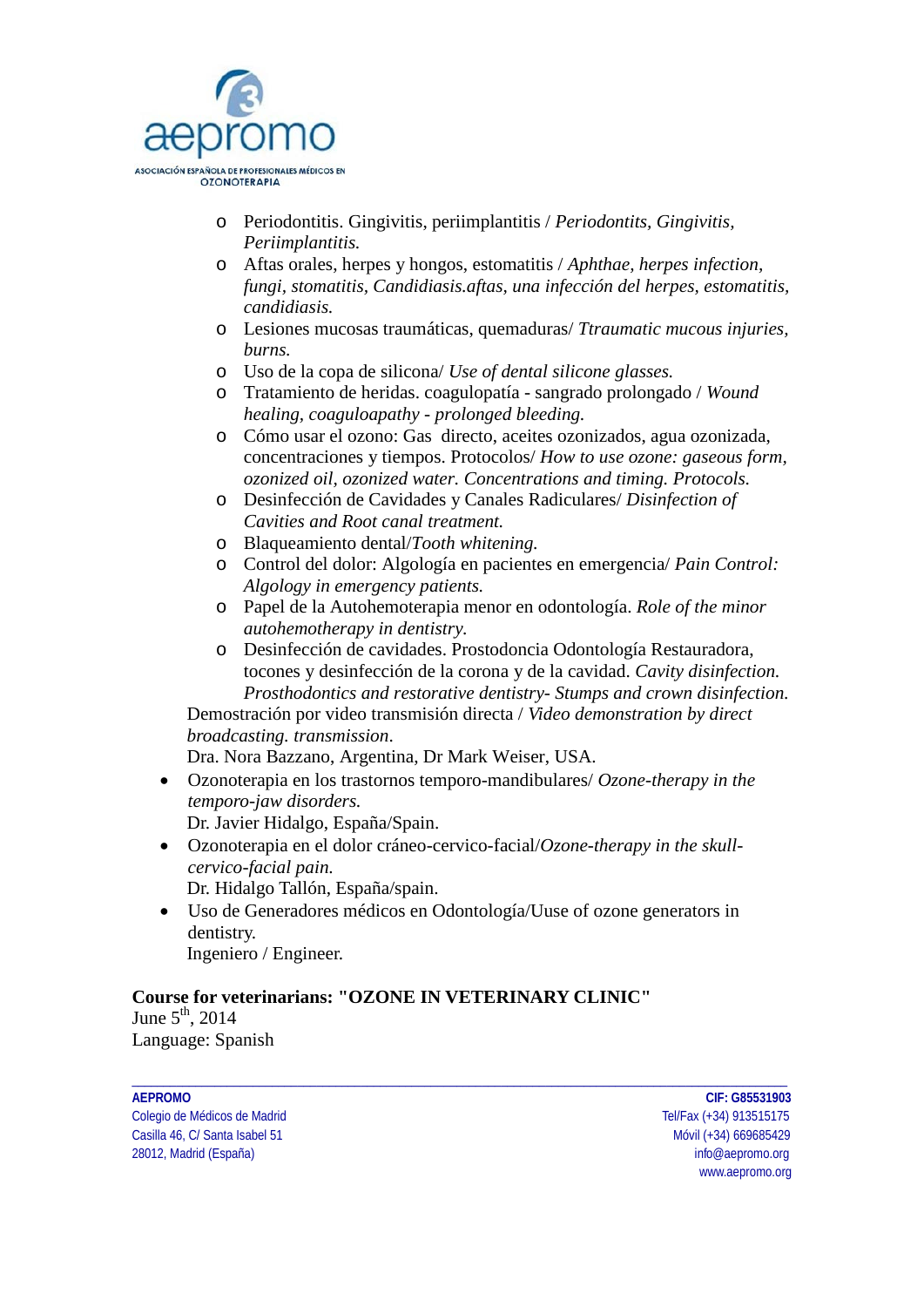

Limited capacity Classroom, Department II, Rey Juan Carlos University, Campus de Alcorcón, Madrid (Spain)

#### **Professors**:

Dr. Vet. Mercedes Hernández Avilés. Spain. Mr. Jonathan Lowe. USA. Eng. Manuel Delgado. Spain.

#### FUNDAMENTOS BIOLÓGICOS DEL POTENCIAL TERAPEUTICO DEL OZONO / *BIOLOGICAL FOUNDATIONS OF THE THERAPEUTIC POTENTIAL OF OZONE*

Procesos inflamatorios / *Inflammatory processes.* Procesos infecciosos. *Infection processes.* Procesos Inmunomediados. *Immune-mediated processes.* Procesos Metabólicos, vasculares, oncológicos. / *Metabolic, vascular, oncology processes.* Irradiación de la sangre con ultravioleta y ozono. Terapia innovadora y eficaz en veterinaria. Indicaciones y demostración de la técnica. / *Blood irradiation with* 

## *ultraviolet and ozone. Innovative and effective veterinary therapy. Directions and demonstration of the technique.*

#### VENTAJAS DE LA OZONOTERAPIA/ *ADVANTAGES OF OZONE THERAPY*

Probada eficacia en la mayoría de enfermedades. / *Proven effective in most diseases.* Adaptable a todas las especies / *Adaptable to all species.* Compatible con los tratamientos convencionales. / *Compatible with conventional treatments.* Factores de crecimiento ozonizados. / *Ozonated growth factors.*

#### ADMINISTRACIÓN / *ADMINISTRATION*

Generadores. Fungibles. Materiales no aptos. / *Generators. Fungible. Unfit materials.*  Cálculo de dosis. / *Dose calculation.* Vías / *Routes*: Autohemoterapia mayor (AHM). / *Major Autohemotherapy (MAHY).* Autohemoterapia menor (AHm). / *Minor Autohemotherapy (MiAHT).*

\_\_\_\_\_\_\_\_\_\_\_\_\_\_\_\_\_\_\_\_\_\_\_\_\_\_\_\_\_\_\_\_\_\_\_\_\_\_\_\_\_\_\_\_\_\_\_\_\_\_\_\_\_\_\_\_\_\_\_\_\_\_\_\_\_\_\_\_\_\_\_\_\_\_\_\_\_\_\_\_\_\_\_\_\_\_\_\_\_\_\_\_\_\_\_\_\_\_\_\_\_\_\_

Insuflación rectal (IR). Bolsa. Inyección local. Aceite. Agua. Suero. / *Rectal insufflation (RI). Bag. Local injection. Oil. Water. Serum.* 

PRINCIPALES APLICACIONES / *MAIN APPLICATIONS*  Traumatología. / *Traumatology.*

**AEPROMO CIF: G85531903** Colegio de Médicos de Madrid Tel/Fax (+34) 913515175 Casilla 46, C/ Santa Isabel 51 and 2008 100 minutes and 2008 100 minutes and 2008/09/09 minutes and 2008/09/09 28012, Madrid (España) info@aepromo.org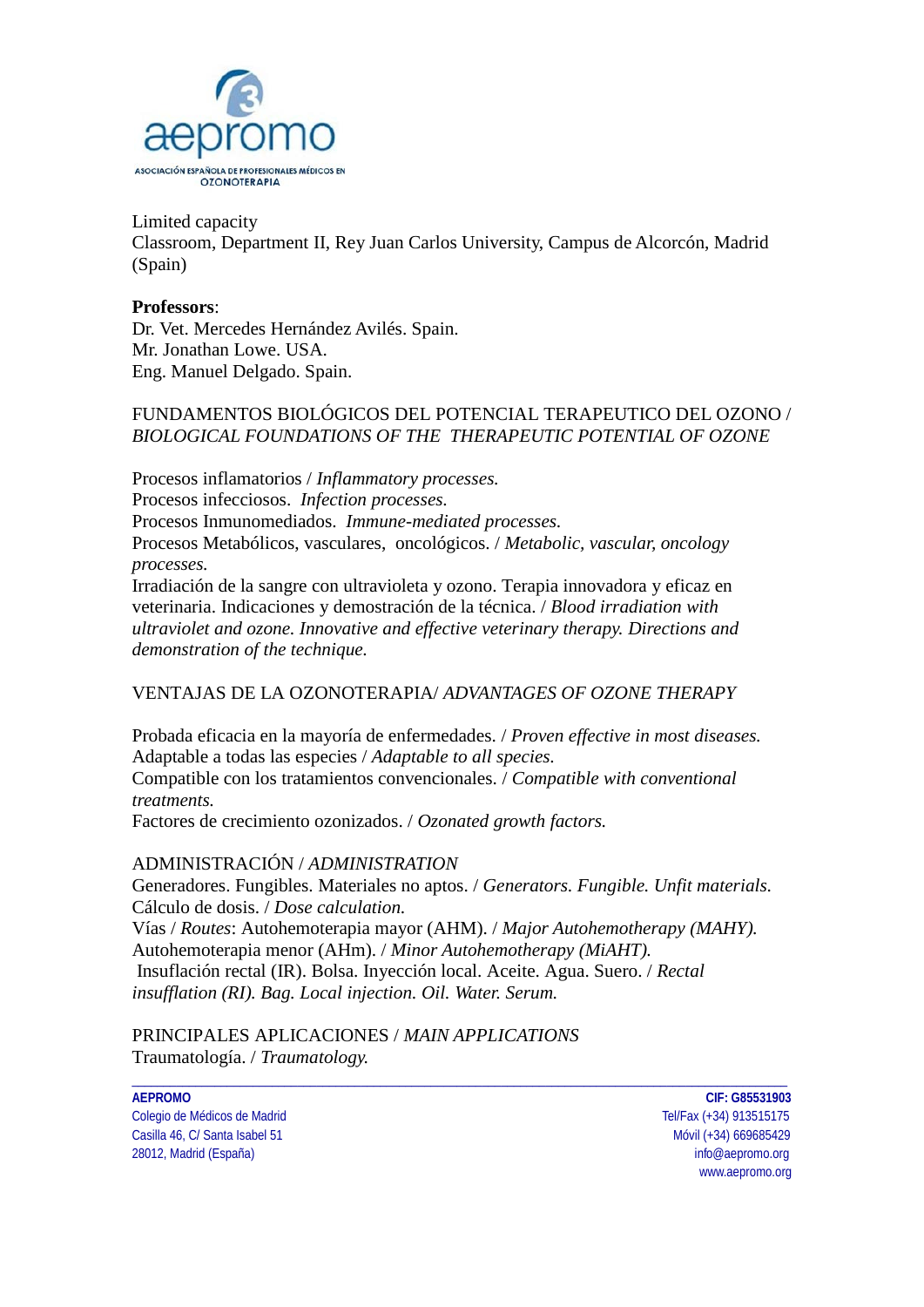

Dermatología./ *Dermatology.* Oncología. / *Oncology.*  Oftalmología. Etc. / *Ophthalmology. Etc.* 

CASOS CLÍNICOS / *CLINICAL CASES* Aplicaciones en diferentes patologías y diferentes especies. / *Applications in different pathologies and different species.*

> **4th International Congress of AEPROMO & 3rd of IMEOF "For a Professional Practice of Ozone Therapy"** Languages: English & Spanish *Simultaneous interpretation is assured by professional translators*

Aula Magna, Aulario I, King Juan Carlos University, Alcorcón Campus, Madrid (Spain).

AEPROMO and IMEOF are pleased to invite health professionals to the three precongress courses and to the  $4<sup>th</sup>$  International Congress of AEPROMO and  $3<sup>rd</sup>$  of IMEOF to be held at the King Juan Carlos University, Alcorcón Campus, Madrid (Spain), from June 5 to 7, 2014.

To AEPROMO and IMEOF is highly satisfactory that one of the most modern and advanced universities in Spain has agreed that in this high education center the subject of ozonetherapy be studied and analyzed; both in the Congress and in the three precongress courses.

At present the King Juan Carlos University and AEROMO are jointly organizing and implementing the 2013 – 2014 distance learning course "University Diploma in Ozone Therapy and Ozonated Growth Factors".

### **Objectives of the 4th International Congress of AEPROMO & 3rd of IMEOF "For a Professional Practice of Ozone Therapy"**

To maintain a high level of updating, exchange and collaboration among all professionals, laboratories and medical and academic institutions, which work research and development topics and clinical applications related to ozone therapy.

\_\_\_\_\_\_\_\_\_\_\_\_\_\_\_\_\_\_\_\_\_\_\_\_\_\_\_\_\_\_\_\_\_\_\_\_\_\_\_\_\_\_\_\_\_\_\_\_\_\_\_\_\_\_\_\_\_\_\_\_\_\_\_\_\_\_\_\_\_\_\_\_\_\_\_\_\_\_\_\_\_\_\_\_\_\_\_\_\_\_\_\_\_\_\_\_\_\_\_\_\_\_\_

To harmonize existing therapeutic procedures on the basis of efficacy / risk balance.

**AEPROMO CIF: G85531903** Colegio de Médicos de Madrid Tel/Fax (+34) 913515175 Casilla 46, C/ Santa Isabel 51 and 2008 100 minutes and 2008 100 minutes and 2008/09/09 minutes and 2008/09/09 28012, Madrid (España) info@aepromo.org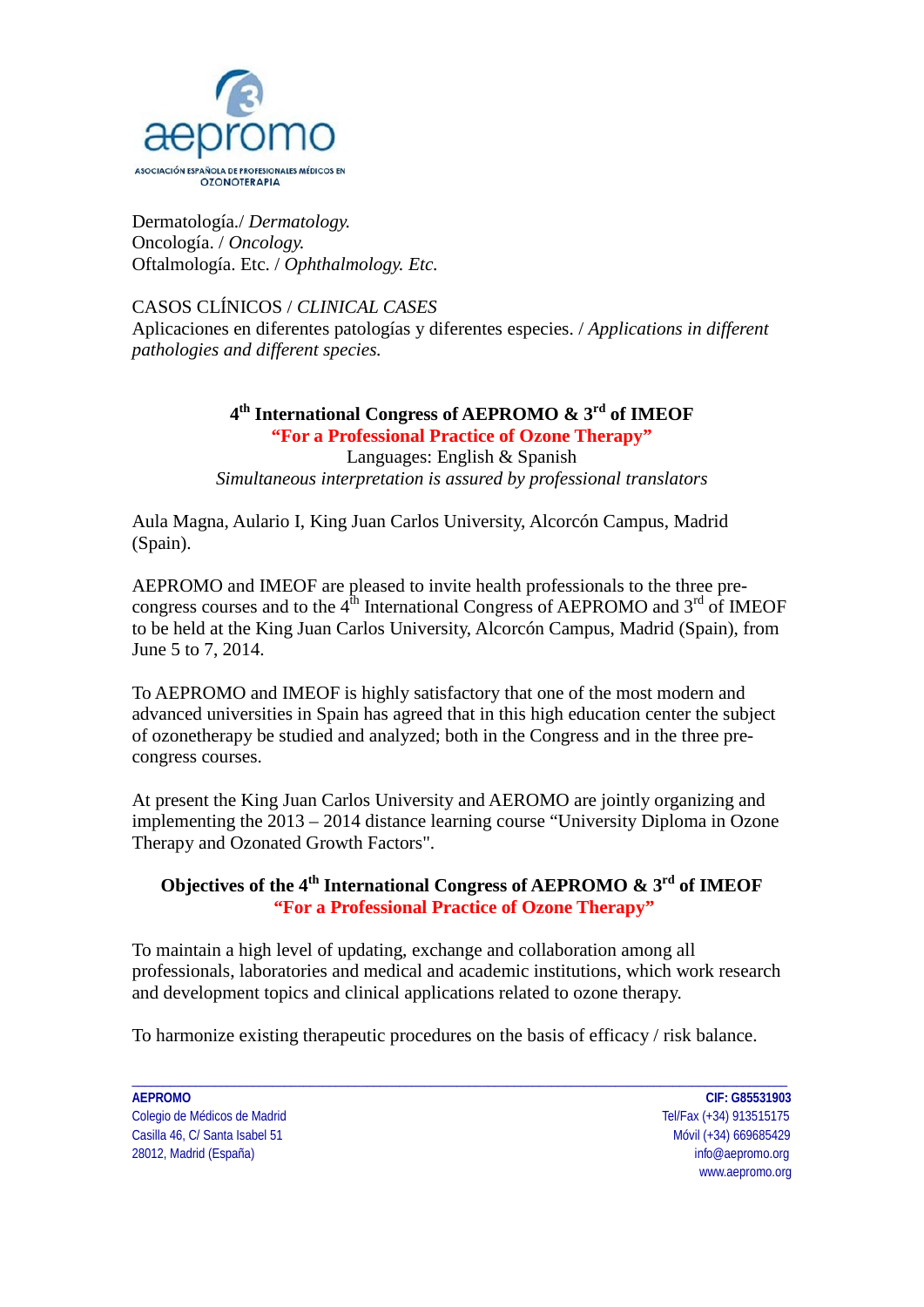

To insist on the introduction of good clinical practices; to disseminate knowledge, development of basic research and implementation of clinical trials on the topic of ozone therapy.

To divulge the main results in the field of pharmacological, preclinical and clinical toxicological research, technological, legal and good clinical practices in the application of ozone therapy.

#### **SCIENTIFIC COMMITTEE OF THE 4th INTERNATIONAL CONGRESS OF AEPROMO & 3rd OF IMEOF "For a Professional Practice of Ozone Therapy"**

**President: Dr. Juan López-Laserna Ruiz**, MD (España). Traumatología. Jefe, Unidad del Pie y Tobillo, Hospital San Juan de Dios, Córdoba. Presidente del Comité Científico del 4º Congreso de AEPROMO y 3º de IMEOF. Miembro de AEPROMO. *MD (Spain). MD. Traumathology. Chief, Foot and Ankle Unit, San Juan de Dios Hospital, Córdoba. President of the Scientific Committee of the 4th Congress of AEPROMO and 3rd of IMEOF. AEPROMO member.*

**Dr. Adriana Schwartz**, MD (España). Directora Clínica Fiorela, Madrid. Directora Científica Instituto Clínico Fiorela, San Pedro Sula (Honduras). Presidenta de AEPROMO. Presidenta de IMEOF. Secretaria del ISCO3 (International Scientific Committee of Ozone Therapy). Directora, Revista Española de Ozonoterapia. Subdirectora y profesora curso de "Experto Universitario en Ozonoterapia y Factores de Crecimiento Ozonizados". Universidad Rey Juan Carlos, Madrid, edición 2013-2014. Profesora del Módulo de Ozonoterapia, Máster en Medicina Estética y Antienvejecimiento 2014. Universidad Complutense de Madrid.

*MD (Spain). Director, Clínica Fiorela, Madrid. Scientific Director, Fiorela Clincal Institute, San Pedro Sula (Honduras). President, AEPROMO. President, IMEOF. Secretary, ISCO3 (International Scientific Committee of ozonetherapy).Director, Spanish Journal of Ozone Therapy. Deputy Director, course of "Universty Diploma in Ozone Therapy and Ozonated Growth Factors",Madrid, 2013-2014 edition. Professor Ozone Therapy Module, Masters in Aesthetic and Anti-Aging Medicine 2014. Complutense University of Madrid.*

**Prof. Velio Bocci,** MD (Italia). Profesor Emérito de Fisiología de la Universidad de Siena. Miembro Honorario de AEPROMO. Presidente de ISCO3 (Comité Internacional Científico de Ozonoterapia).Miembros del Comité Editorial de la Revista Española de Ozonoterapia.

\_\_\_\_\_\_\_\_\_\_\_\_\_\_\_\_\_\_\_\_\_\_\_\_\_\_\_\_\_\_\_\_\_\_\_\_\_\_\_\_\_\_\_\_\_\_\_\_\_\_\_\_\_\_\_\_\_\_\_\_\_\_\_\_\_\_\_\_\_\_\_\_\_\_\_\_\_\_\_\_\_\_\_\_\_\_\_\_\_\_\_\_\_\_\_\_\_\_\_\_\_\_\_

**AEPROMO CIF: G85531903** Colegio de Médicos de Madrid Tel/Fax (+34) 913515175 Casilla 46, C/ Santa Isabel 51 and 2008 100 minutes and 2008 100 minutes and 2008/09/09 minutes and 2008/09/09 28012, Madrid (España) info@aepromo.org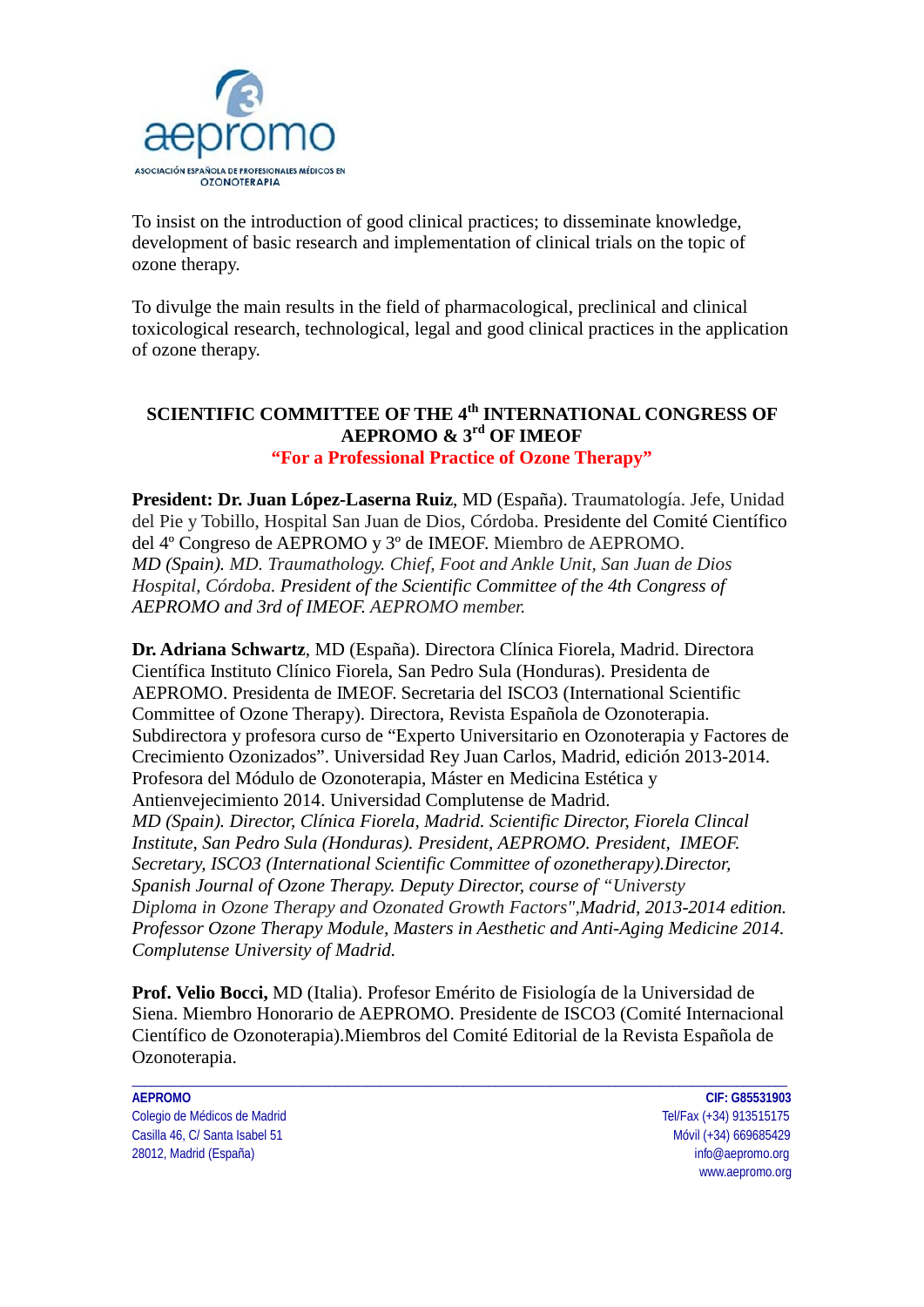

MD (*Italy). Emeritus Professor of Physiology at the University of Siena. Honorary Member of AEPROMO. President of ISCO3( International Scientific Committee of ozonetherapy) Member, Editorial Committee, International Journal of Ozone Therapy.*

**Dr. Gregorio Martínez Sánchez** (Italia)**,** Ph.D. Ciencias Farmacéuticas. Experto en Estrés Oxidativo. Miembro de AEPROMO. Miembro de ISCO3. Miembro Consejo Redacción, Comités Editorial y Evaluador, Revista Española de Ozonoterapia. Profesor del curso de "Experto Universitario en Ozonoterapia y Factores de Crecimiento Ozonizados". Universidad Rey Juan Carlos, Madrid, edición 2013-2014. *Italy. Ph.D Pharmaceutical Sciences. Member of AEPROMO. Member of ISCO3 (International Scientific Committee of ozonetherapy). Member of Editorial Board, Editorial Committees and Appraiser Committee of the Spanish Journal of Ozone Therapy.*

#### **SPEAKERS AND TITLES OF LECTURES OF THE 4th INTERNATIONAL CONGRESS OF AEPROMO & 3rd OF IMEOF "For a Professional Practice of Ozone Therapy"**

**Dr. Froylán Alvarado Güémez, MD (México).** Presidente de la Asociación Mexicana de Ozonoterapia (AMAOZON, miembro de IMEOF). Profesor Asociado de Ozonoterapia, Facultad de Medicina de la Universidad Autónoma de Sinaloa (México). Miembro de AEPROMO. Miembro del Comité Internacional Científico de Ozonoterapia (ISCO3).

*MD* (*México). President of the Mexican Association of Ozone Therapy (AMAOZON, member of IMEOF). Associated Professor of Ozonetherapy, Faculty of Medicine, Sinaloa Autonomous University. AEPROMO member. Member, International Scientific Committee of ozonetherapy (ISCO3).*

**Ponencia:**"Bases científicas para el manejo del dolor con ozonoterapia" **Lecture:** *"Scientific basis for management of pain with ozone"*.

#### **Dr. Saltuk Aytacoglu**, **MD (Turquía).** Ginecología. Miembro de MODER

(Asociación Turca de Ozono Médico, miembro de IMEOF). *MD (Tureky). Gynecology. Member of MODER (Turkish Medical Ozone Society, member of IMEOF).*

**Ponencia**: "Ozono Sauna. ¿Podemos usarla en medicina?" *Lecture: "Ozone Sauna.Can we use it in medicine?"*

**Dra. Tetiana Barkhotkina**, MD (Ucrania). Ph.D otorrinolaringología. Profesora Electrónica Biomédica, Kharkov Universidad Politécnica Nacional de Járkov (Ucrania).

\_\_\_\_\_\_\_\_\_\_\_\_\_\_\_\_\_\_\_\_\_\_\_\_\_\_\_\_\_\_\_\_\_\_\_\_\_\_\_\_\_\_\_\_\_\_\_\_\_\_\_\_\_\_\_\_\_\_\_\_\_\_\_\_\_\_\_\_\_\_\_\_\_\_\_\_\_\_\_\_\_\_\_\_\_\_\_\_\_\_\_\_\_\_\_\_\_\_\_\_\_\_\_

**AEPROMO CIF: G85531903** Colegio de Médicos de Madrid Tel/Fax (+34) 913515175 Casilla 46, C/ Santa Isabel 51 Móvil (+34) 669685429 28012, Madrid (España) info@aepromo.org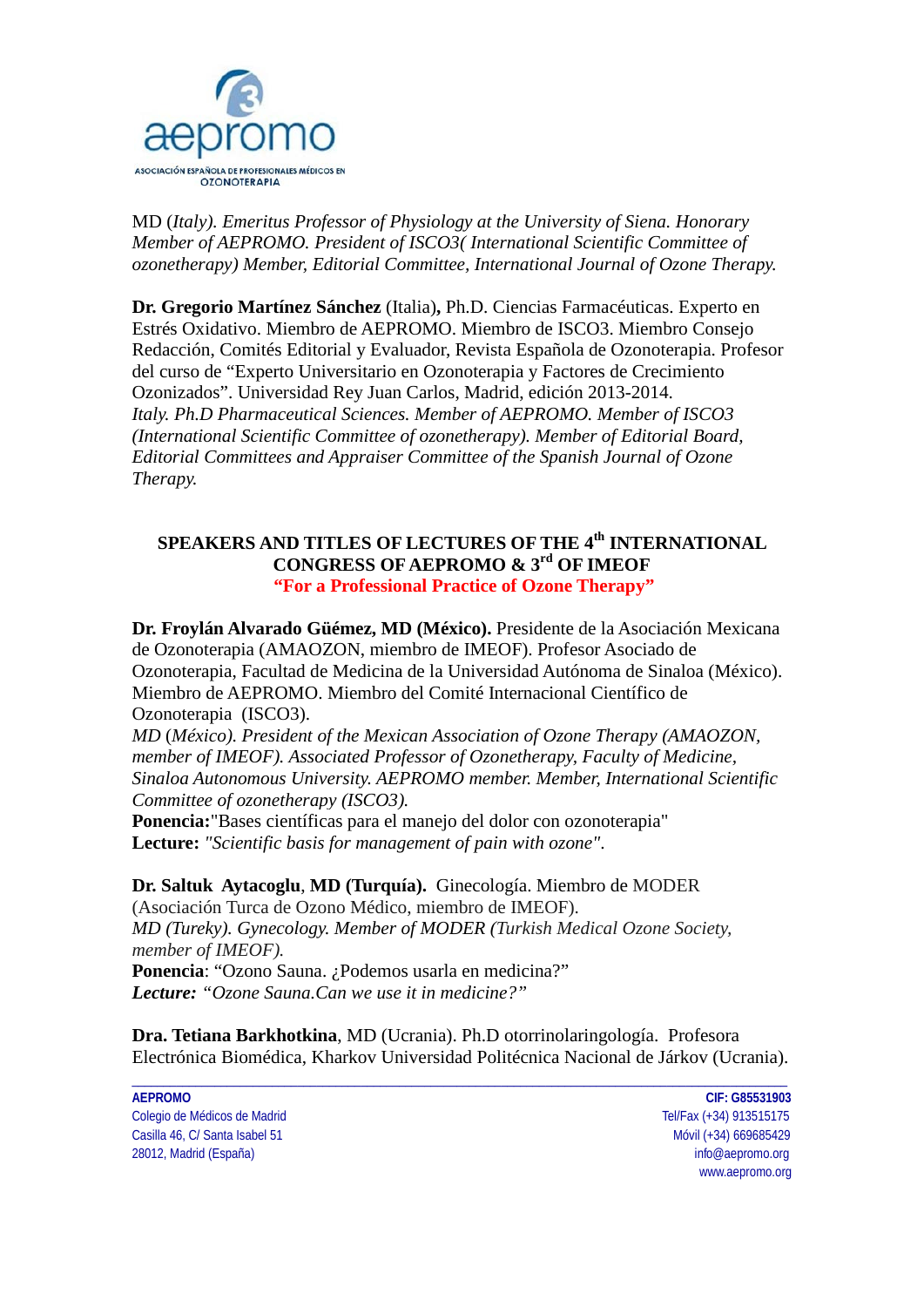

Miembro, Asociación Ucraniana de Ozonoterapia (miembro de IMEOF). Patente del "tratamiento de la sordera neurosensorial"

*MD (Ukraine). Ph.D. Otolaryngology. Professor Biomedic Electronic, Kharkov National Politecnic University (Ukraine). Member of the Ukrainian Association of Ozone Therapy (Member of IMEOF). Patent: The treatment mode of sensorineural deafness.*

**Ponencia: "**Los características de la aplicación ozonoterapia en la práctica del médicootorrinolaringólogo."

*Lecture: "Application features of ozonetherapy in the practice of the otolaryngologist."*

**Dra. Nora Bazzano**, Odontóloga (Argentina). Odontopediatría. *DDS (Argentina). Odontopediatrics.* **Ponencia:** "Un substituto del Flúor. El Ozono protector de la cavidad oral." *Lecture:" A substitute of the Fluor. The protective ozone in the oral cavity."*

**Dra. Oksana Bitkina**, MD (Rusia). Ph.D. Instituto de Investigación Dermatovenereal, Academia Médica Estatal, Nizhny Novgorod (Rusia).Miembro, Asociación Rusa de Ozonoterapia, miembro de IMEOF. Miembro de ISCO3 (Comité Internacional Científico de Ozonoterapia).

*MD. Russia. Ph.D. Nizhny Novgorod State Medical Academy, Nizhny Novgorod Research Dermatovenereal Institute. Member of ISCO3 (International Scientific Committee of Ozone Therapy).*

**Ponencia:** "La ozonoterapia en la práctica demartológica" **Lecture:** *"Ozone therapy in dermatological practice"*

**Prof. Velio Bocci,** MD (Italia). Profesor Emérito de Fisiología de la Universidad de Siena. Miembro Honorario de AEPROMO. Presidente de ISCO3 (Comité Internacional Científico de Ozonoterapia).Miembros del Comité Editorial de la Revista Española de Ozonoterapia. *Italy. Emeritus Professor of Physiology at the University of Siena. Honorary Member of AEPROMO. President of ISCO3( International Scientific Committee of ozonetherapy.) Member, Editorial Committee, International Journal of Ozone Therapy.*

**Ponencia:** El valor terapéutico de la ozonoterapia. *Lecture: The therapeutic value of ozonetherapy.*

**Dra. Emma Borelli**, MD (Italy). Ph.D. Enfermedad Pulmonar. Departamento de Biotecnologías Técnicas, Universidad de Siena, Italia. Miembro de FIO (Federación Italiana de Ozonoterapia).

*MD (Italy). Ph.D. Pulmonary Disease. Department of Medical Biotechnologies, Siena University, Italy. Member of FIO (Italian Federation of Ozone Therapy).* 

\_\_\_\_\_\_\_\_\_\_\_\_\_\_\_\_\_\_\_\_\_\_\_\_\_\_\_\_\_\_\_\_\_\_\_\_\_\_\_\_\_\_\_\_\_\_\_\_\_\_\_\_\_\_\_\_\_\_\_\_\_\_\_\_\_\_\_\_\_\_\_\_\_\_\_\_\_\_\_\_\_\_\_\_\_\_\_\_\_\_\_\_\_\_\_\_\_\_\_\_\_\_\_

Colegio de Médicos de Madrid Tel/Fax (+34) 913515175 Casilla 46, C/ Santa Isabel 51 and 2008 100 minutes and 2008 100 minutes and 2008/09/09 minutes and 2008/09/09 28012, Madrid (España) info@aepromo.org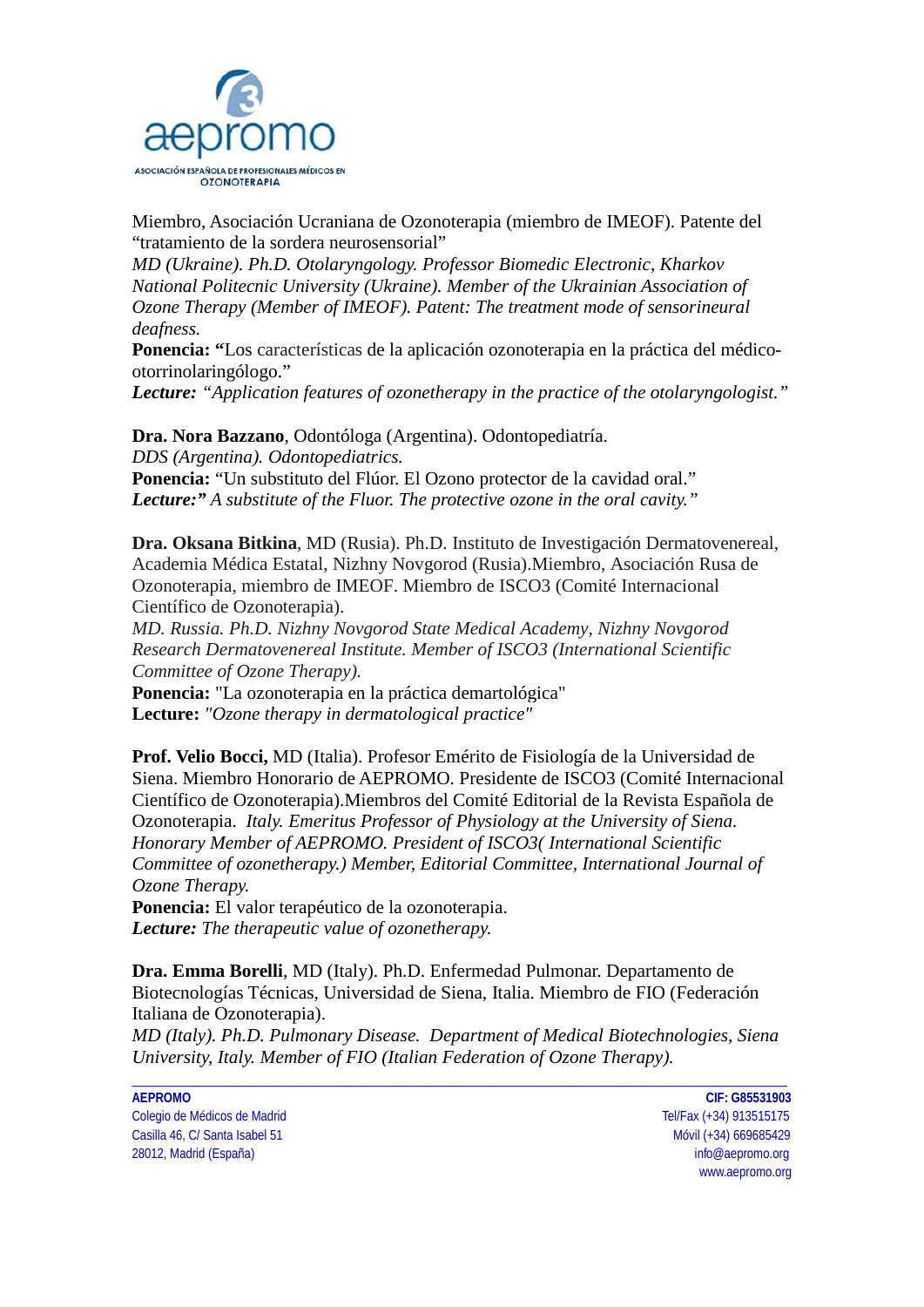

**Ponencia:** Oxígeno ozonoterapia como tratamiento integrado de la enfermedad pulmonar obstructiva crónica: Estudio preliminar. *Lecture: Oxygen ozone therapy as integrated treatment of chronic obstructive pulmonary disease: a preliminary study.*

**Dra. Vivian Borroto Rodríguez**, MD (Cuba). Medicina Natural y Bioenergética. Instituto de Neurología y Neurocirugía. Presidenta de la Sociedad Cubana de Ozonoterapia (miembro de IMEOF). Profesora Titular del Curso Básico Nacional y del Diplomado Nacional de Ozonoterapia, Ministerio de Salud Pública de Cuba. *MD (Cuba). Natural Medicine and Bioenergetics Neurology and Neurosurgery Institute. President of the Cuban Ozone Therapy Society (member of IMEOF). Professor of the National Basic Course and the National Diploma of Ozone Therapy, Cuban Ministry of Public Health.* 

**Ponencia**: Estudio de efectividad de dosis de ozono en el tratamiento de artrosis generalizada.

*Lecture: Study of the effective ozone dosages in the treatment of generalized arthrosis.*

**Dr. Ruhi Cakir**, MD (Turquía). MD (Turkey). Pediatría- Medicina Familiar-Antienvejecimiento en Medicina Preventiva. Mediozon Clínicas, Turquía. Miembro de ISCO3 *( International Scientific Committee of ozonetherapy).*

*MD (Turkey). Pediatrics-Family Medicine- Anti-Aging in Preventive Medicine. Mediozon Clinics, Turkey. Member of ISCO3 ( International Scientific Committee of ozonetherapy).*

**Ponencia:** Casos de inyecciones caudales y epidurales de ozono en el dolor lumbar. *Lecture: Caudal and Epidural Ozone Injections in Low Back Pain Cases.*

**Dr. José Luis Calunga, MD (Cuba).** MD. PhD en Ciencias Médicas. Fisiología Normal y Patológica. Profesor Facultad de Medicina, Instituto de Ciencia Básicas y Preclínicas Victoria de Girón. 17 publicaciones científicas. Profesor Principal de 40 Cursos de Postgrado de Ozonoterapia. Miembro del "Grupo Nacional de Ozonoterapia del Centro Nacional de Investigaciones Científicas de Cuba".

*PhD in Medical Sciences. Normal and Pathological Physiology. Professor Faculty of Medicine, Institute of Basic Science and Victoria de Girón. 17 scientific publications. Senior Lecturer 40 Postgraduate ozone courses. Member of the "National Ozone Group of the Cuban National Center for Scientific Research".*

**Ponencia:** Ozonoterapia en la fibrosis pulmonar. *Lecture: Ozone therapy in pulmonary fibrosis.*

**Dr. Manuel Gómez Moraleda**, Químico (España). PhD en Ciencias Químicas. Medozono S.L. Director Fundador del Centro de Investigaciones del Ozono de Cuba. ,

\_\_\_\_\_\_\_\_\_\_\_\_\_\_\_\_\_\_\_\_\_\_\_\_\_\_\_\_\_\_\_\_\_\_\_\_\_\_\_\_\_\_\_\_\_\_\_\_\_\_\_\_\_\_\_\_\_\_\_\_\_\_\_\_\_\_\_\_\_\_\_\_\_\_\_\_\_\_\_\_\_\_\_\_\_\_\_\_\_\_\_\_\_\_\_\_\_\_\_\_\_\_\_

| AEPROMO                        | CIF: G85531903          |
|--------------------------------|-------------------------|
| Colegio de Médicos de Madrid   | Tel/Fax (+34) 913515175 |
| Casilla 46, C/ Santa Isabel 51 | Móvil (+34) 669685429   |
| 28012, Madrid (España)         | info@aepromo.org        |

Tel/Fax (+34) 913515175 Móvil (+34) 669685429 info@aepromo.org www.aepromo.org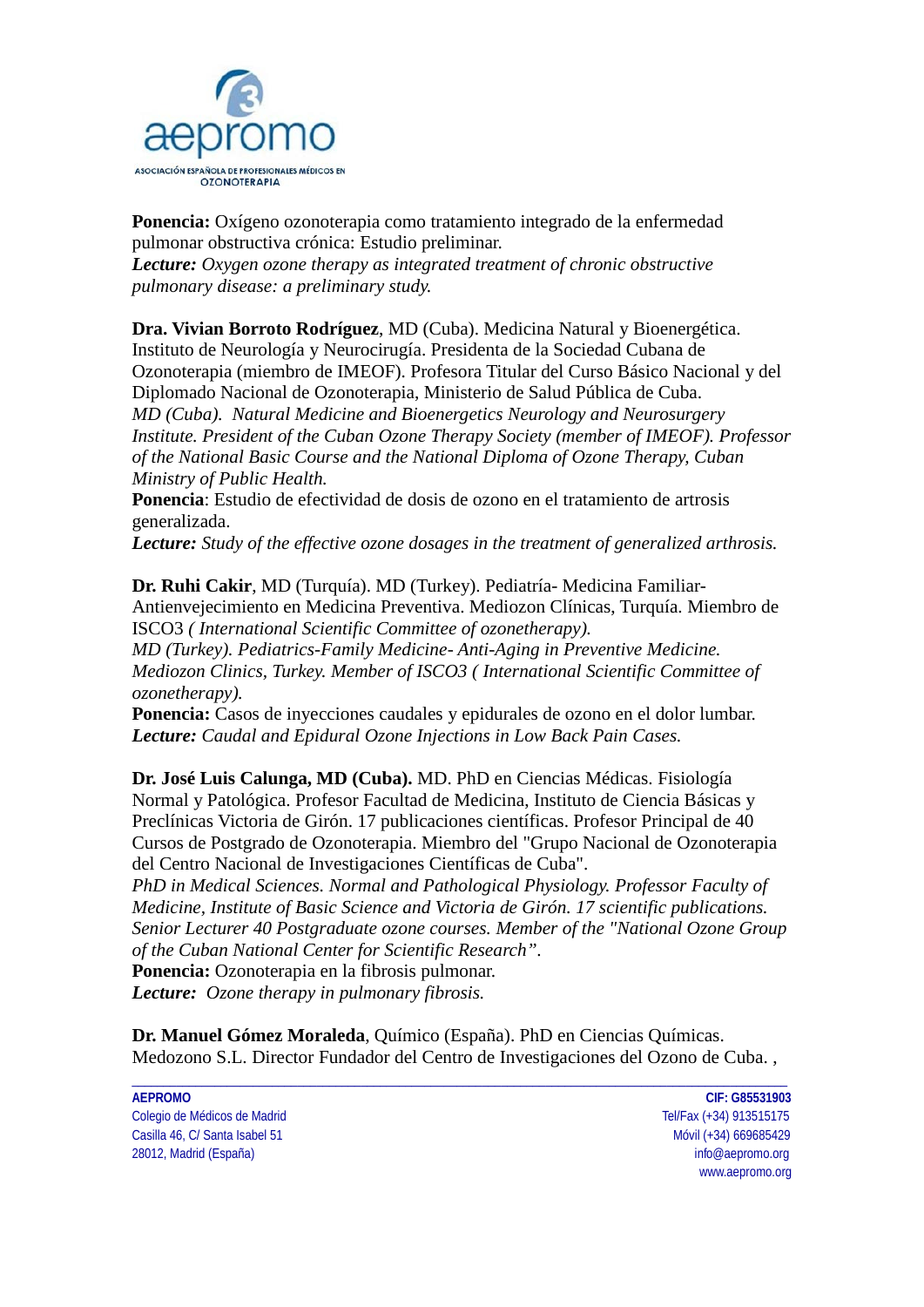

Miembro de AEPROMO.

*Chemical (Spain). PhD in Chemistry. Medozono S.L. Founding Director of the Cuban Ozone Research Center. Member of AEPROMO.*

**Ponencia:** La regulación del estrés oxidativo en la ozonoterapia. Comparación con otras terapias y situaciones frecuentes.

*Lecture: The regulation of oxidative stress in the ozone therapy. Comparison with other therapies and frequent situations.*

**Dr. Esteban González Sánchez**, MD (España). Medicina Interna. Director de Clínicanaria Internacional, Las Palmas. Miembro de AEPROMO. Miembro Consejo Redacción y Comité Evaluador, Revista Española de Ozonoterapia. Profesor curso de "Experto Universitario en Ozonoterapia y Factores de Crecimiento Ozonizados". Universidad Rey Juan Carlos, Madrid, edición 2013-2014.

*MD. Internal Medicine. Director, Clínicanaria Internacional, Las Palmas. Member of AEPROMO. Member Drafting & Evaluation Boards, Spanish Journal of Ozone Therapy. Professor, course of "Universty Diploma in Ozone Therapy and Ozonated Growth Factors",Madrid, 2013-2014 edition.*

**Ponencia:** Reflexiones sobre seguridad y estandarización de la autohemoterapia mayor. *Lecture: Reflections on safety and standardization of major autohemotherapy.*

**Dra. Vet. Mercedes Hernández Avilés,** VET (España). Veterinaria clínica. Especialista en pequeños animales. Directora, Clínica Veterinaria Dramp. Miembro de AEPROMO. *VET (Spain).Veterinary clinic. Specialist in small animals. Director, Veterinary Clinic Dramp. Member of AEPROMO.*

**Ponencia:** Importancia de la Ozonoterapia en veterinaria. Casos clínicos. *Lecture: Importance of Ozone therapy in veterinary. Clinical cases.*

#### **Dr. Francisco Javier Hidalgo Tallón**, MD (España). Miembro de AEPROMO. MD (*Spain). Member of AEPROMO.*

MD (España). Odontólogo. Doctor en Neurociencias. Miembro del Grupo de Investigación en Cefaleas, Fibromialgia y Psicotropos de la Junta de Andalucía. Director médico de Clinalgia. Miembro de AEPROMO.

*MD (Spain). MD (Spain). Dentist. Doctor in Neuroscience. Member of the Andalucía Council Headaches, Fibromyalgia and Psychotropics Research Group. Medical Director of Clinalgia. AEPROMO member.*

**Ponencia:** Ozonoterapia en dolor craneofacial y/o ozonoterapia en periodoncia. *Lecture: Ozone therapy in craniofacial pain and / or ozone therapy in periodontics.*

**Dr. Juan López-Laserna Ruiz**, MD (España). Traumatología. Jefe, Unidad del Pie y Tobillo, Hospital San Juan de Dios, Córdoba. Presidente del Comité Científico del 4º

\_\_\_\_\_\_\_\_\_\_\_\_\_\_\_\_\_\_\_\_\_\_\_\_\_\_\_\_\_\_\_\_\_\_\_\_\_\_\_\_\_\_\_\_\_\_\_\_\_\_\_\_\_\_\_\_\_\_\_\_\_\_\_\_\_\_\_\_\_\_\_\_\_\_\_\_\_\_\_\_\_\_\_\_\_\_\_\_\_\_\_\_\_\_\_\_\_\_\_\_\_\_\_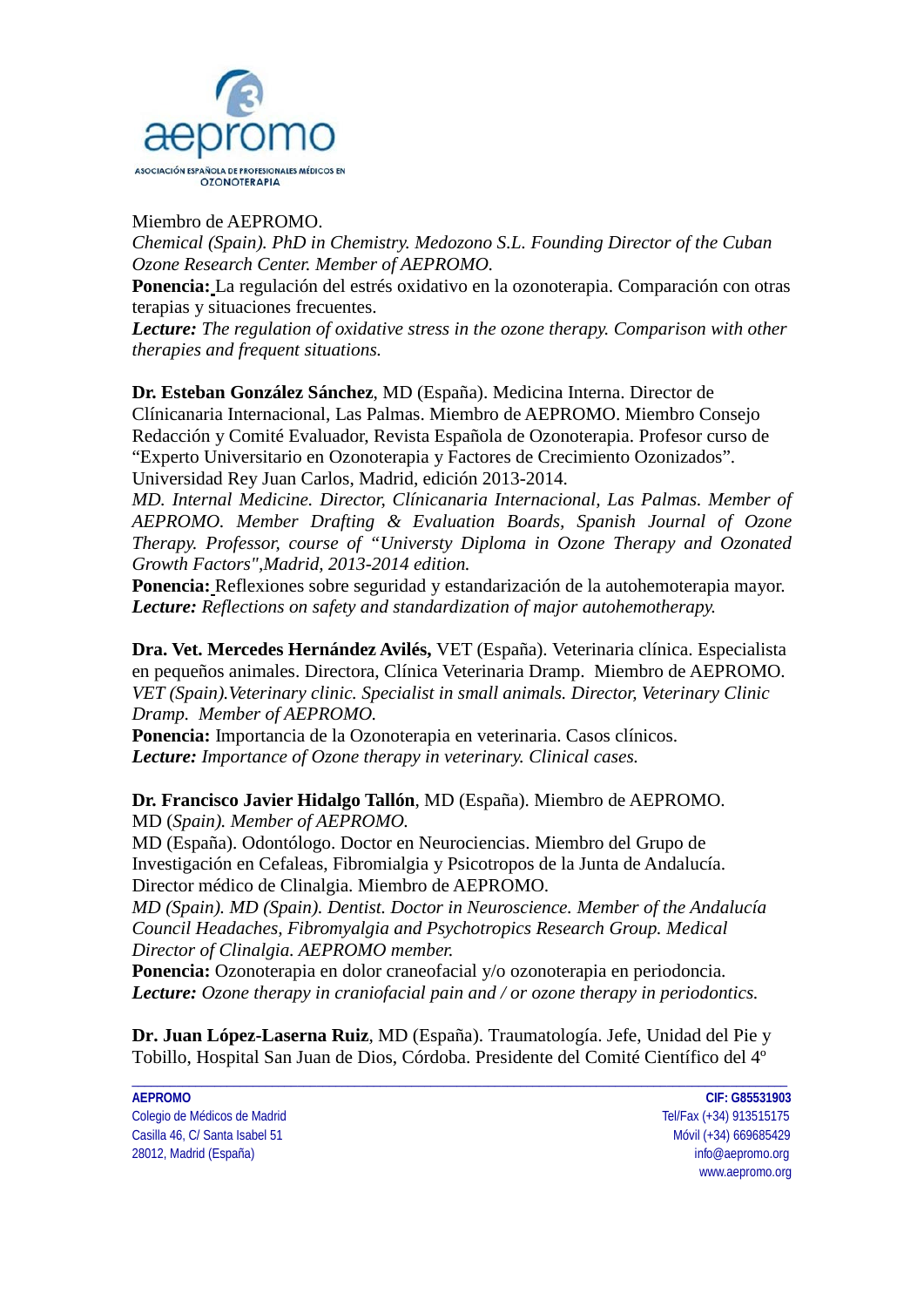

Congreso de AEPROMO y 3º de IMEOF. Miembro de AEPROMO. Miembro Comité Editorial, Revista de la SEMPCT (Sociedad Española de Medicina y Cirugía del Pie y del Tobillo).

*MD (Spain). MD. Traumathology. Chief, Foot and Ankle Unit, San Juan de Dios Hospital, Córdoba. President of the Scientific Committee of the 4th Congress of AEPROMO and 3rd of IMEOF. AEPROMO member.Member Editorial Board, Journal of the SEMCPT (Spanish Society of Medicine and Surgery of the Foot and Ankle).* **Ponencia:** "Artrodiastasis y descompresion canalicular, otro efecto del ozono medico" **Lecture:** *"Arthrodiastasis and canalicular decompression, another effect of medical ozone"*

**D. Tom Lowe**, **Licenciado en Ciencias (EUA). Director,** Director of Physicians UBI awareness. Gerente, Ultraviolet Pure, Grand Ledge, MI, EUA.

*Bachelor of Science (USA). Director of Physicians UBI awareness, CEO of Ultraviolet Pure, Grand Ledge, MI USA.*

**Ponencia**: UVB - Irradiación ultravioleta de la sangre de la: Un análisis de tres grandes cambios.

*Lecture: UVB - Ultraviolet Blood Irradiation: An analysis of three major changes* 

**Dra. Viviana Clelia Lüdi Etchevarren**, Odontóloga (España). Profesora Clínica de Patología y Terapéutica Dental II, Facultad de Medicina y Odontología, Universidad Santiago de Compostela (Galicia, España). Clínica Dental Socorro. Inventora: Agujas y cubetas microperforadas.

*Dentist (Spain). Clinical Professor of Dental Pathology and Therapeutics II, Faculty of Medicine and Dentistry, Santiago de Compostela University (Galicia, Spain). Dental Clinic Socorro. Inventor: microperforated needles and cuvettes.*

**Ponencia:** Avances en odontología y ozonoterapia, efecto del ozono gaseoso en biopelículas de enterococcus faecalis, estudio in vitro.

*Lecture: Advances in dentistry and ozone therapy, effect of gaseous ozone in Enterococcus faecalis biofilms, in vitro study.*

**Dr. Santos Martín**, MD (España). Clínica Dr. Santos, Granollers, Cataluña, España. *MD (Spain). Dr. Santos Clinic. Granollers, Catalogna, Spain.* 

**Ponencia:**¿Tiene efecto el ozono en aplicación por insuflación rectal en el metabolismo de las estronas en mujeres postmenopausicas y en mujeres afectadas de neoplasia mamaria – tanto pre como post menopáusicas – hormonoreceptoras positivas? *Lecture: Does ozone have effect in rectal insufflation application in the estrone metabolism in postmenopausal women and in women with mammary neoplasia - both pre and post menopausal - positive hormone receptors?*

\_\_\_\_\_\_\_\_\_\_\_\_\_\_\_\_\_\_\_\_\_\_\_\_\_\_\_\_\_\_\_\_\_\_\_\_\_\_\_\_\_\_\_\_\_\_\_\_\_\_\_\_\_\_\_\_\_\_\_\_\_\_\_\_\_\_\_\_\_\_\_\_\_\_\_\_\_\_\_\_\_\_\_\_\_\_\_\_\_\_\_\_\_\_\_\_\_\_\_\_\_\_\_

Colegio de Médicos de Madrid Tel/Fax (+34) 913515175 Casilla 46, C/ Santa Isabel 51 and 2008 100 minutes and 2008 100 minutes and 2008/09/09 minutes and 2008/09/09 28012, Madrid (España) info@aepromo.org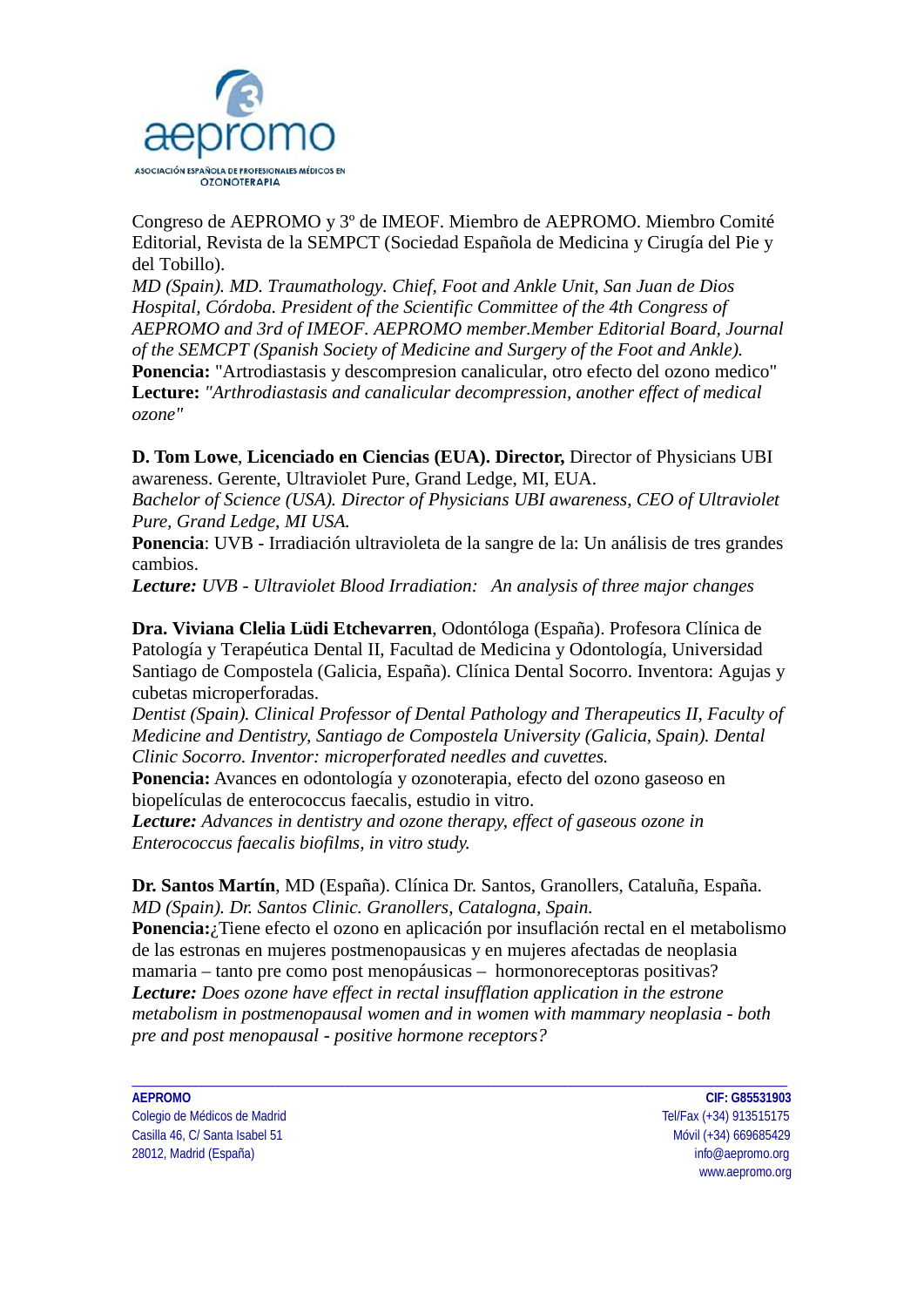

**Dr. Gregorio Martínez Sánchez** (Italia)**,** Farmaceuta. Ph.D. Ciencias Farmacéuticas. Experto en Estrés Oxidativo. Miembro de AEPROMO. Miembro de ISCO3. Miembro Consejo Redacción, Comités Editorial y Evaluador, Revista Española de Ozonoterapia. Profesor del curso de "Experto Universitario en Ozonoterapia y Factores de Crecimiento Ozonizados". Universidad Rey Juan Carlos, Madrid, edición 2013-2014. *Pharmacist( Italy). Ph.D Pharmaceutical Sciences. Member of AEPROMO. Member of ISCO3 (International Scientific Committee of ozonetherapy). Member of Editorial Board, Editorial Committees and Appraiser Committee of the Spanish Journal of Ozone Therapy.*

**Ponencia:** Las bases moleculares de los efectos del ozono. Nuevos avances. *Lecture: Molecular basis of the effects of ozone. New advances .*

**Dr. Raúl Matera,** MD (Argentina). Neurocirujano. Cirugía Mínimamente Invasiva de la Columna. Profesor adscripto de neurocirugía, Facultad de Medicina de la Ciudad de Buenos Aires. Presidente de la Fundación Matera. Presidente de AMAOO (Asociación Médica Argentina de Oxígeno Ozonoterapia, miembro de IMEOF).

*MD (Argentina). Neurosurgeon. Minimally Invasive Spine Surgery. Neurosurgery adjunct professor, Faculty of Medicine of Buenos Aires City. President, Matera Foundation. President, AMAOO (Argentine Oxygen Ozone Therapy Medical Association, member of IMEOF).*

**Ponencia:** "Ozonoterapia en zona de penumbra de los ataques cerebrovasculares isquémicos"

**Lecture:** *"Ozone therapy in penumbra area of ischemic cerebrovascular attacks"*

**Prof. Nabil Mawsouf,** MD (Egipto). Anestesiología. Director de la Unidad del Dolor, Universidad del Cairo. Presidente, Sociedad Egipcia Médica para Ozonoterapia y Desarrollo de Medicina Complementaria (miembro de IMEOF). Miembro de AEPROMO. Miembro del Comité Internacional Científico de Ozonoterapia (ISCO3).

MD (*Egypt). Anesthesiology. Director of the Unit of Pain, University of Cairo. President, Egyptian Medical Society for Ozonetherapy and Complementary Medicine Development (Member of IMEOF). AEPROMO member. Member, International Scientific Committee of ozonetherapy (ISCO3).*

**Ponencia:** Efectos cardioprotectores del ozono oxidativo precondicionando en un modelo en vivo de lesión por isquemia / reperfusión.

*Lecture: Cardioprotective effects of ozone oxidative preconditioning in an in vivo model of ischemia/reperfusion injury.*

**Dr. Sci. Eugeni I. Nazarov,** Químico (Ucrania). Dr. en Ciencias. Presidente de la Asociación Ucraniana de Ozonoterapeutas (miembro de IMEOF). Vicepresidente de la Unión Asia-Europea de Ozonoterapeutas.

\_\_\_\_\_\_\_\_\_\_\_\_\_\_\_\_\_\_\_\_\_\_\_\_\_\_\_\_\_\_\_\_\_\_\_\_\_\_\_\_\_\_\_\_\_\_\_\_\_\_\_\_\_\_\_\_\_\_\_\_\_\_\_\_\_\_\_\_\_\_\_\_\_\_\_\_\_\_\_\_\_\_\_\_\_\_\_\_\_\_\_\_\_\_\_\_\_\_\_\_\_\_\_

Colegio de Médicos de Madrid Tel/Fax (+34) 913515175 Casilla 46, C/ Santa Isabel 51 and 2008 100 minutes and 2008 100 minutes and 2008/09/09 minutes and 2008/09/09 28012, Madrid (España) info@aepromo.org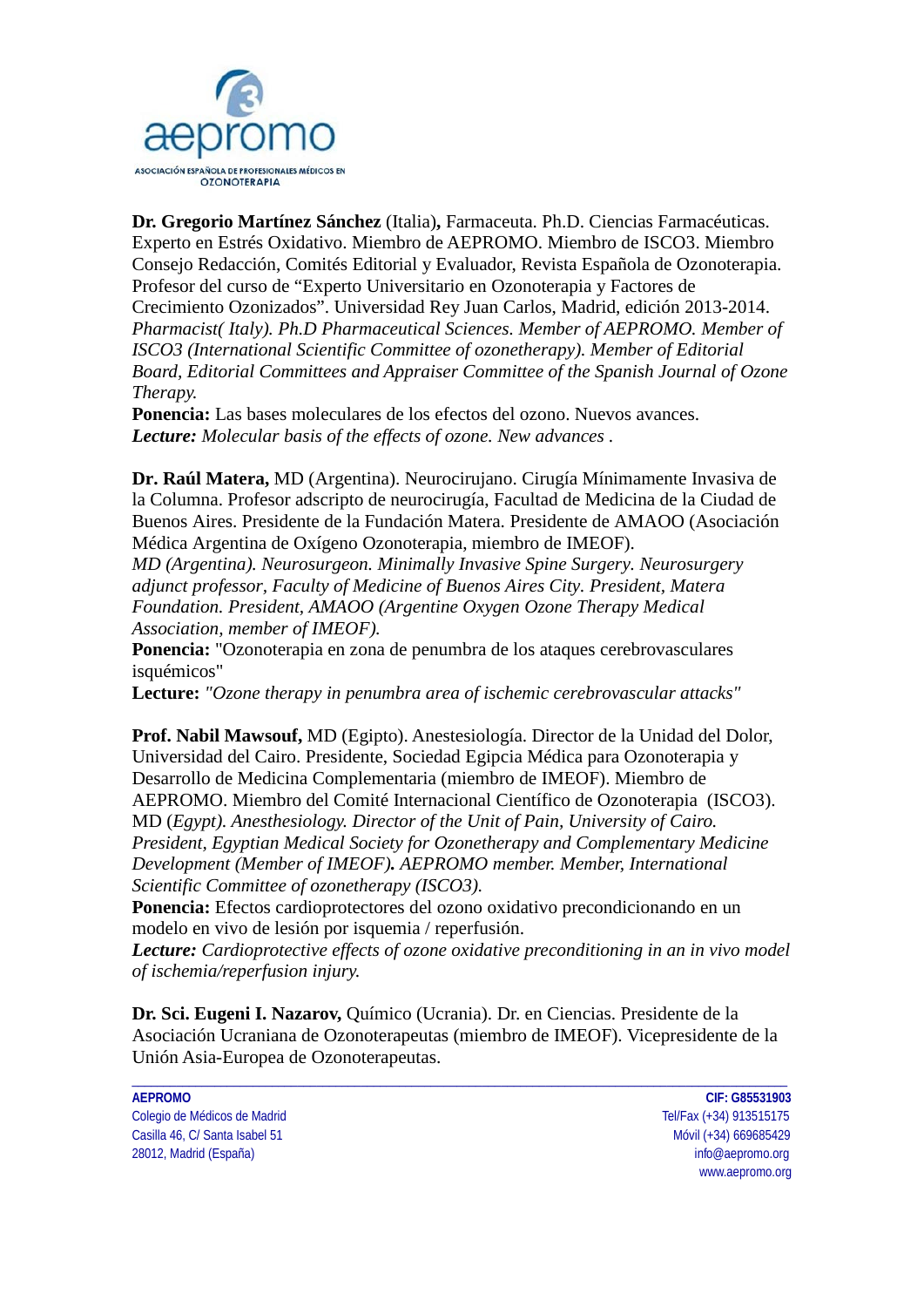

*Chemical (Ukraine).Dr. Sciencies. Chairman of the Ukrainian Association Ozone Therapists (member of IMEOF). Vice-president of the Asian-European Union Ozone Therapists.* 

**Ponencia:** Comparativa de diferentes métodos sistémicos de aplicación de la ozonoterapia: Solución salina ozonizada, autohemoterapia mayor y ozonización extracorpórea.

*Lecture: Comparison of different methods of applying systemic ozone therapy: ozonated saline, major autohemotherapy and extracorporeal ozonation.*

**Dr. Iván Pacheco**, MD (Venezuela). Traumatología y Ortopedia. Jefe de la Unidad de Traumatología y Ozonoterapia Porlamar, Isla de Margarita - Venezuela. Miembro de SOVEOT (Sociedad venezolana de Ozonoterapia, miembro de IMEOF).

*MD (Venezuela). Orthopedist. Head, Porlamar Traumatology and Ozone Therapy Unit, Margarita Island, Venezuela. Member of SOVEOT (Venezuelan Society of Ozone Therapy, member of IMEOF).*

**Ponencia:** Tratamiento de Síndrome de espalda fallida con discolisis percutánea mas Bloqueo Peridural con oxigeno-ozono.

*Lecture:Treatment of failed back syndrome with percutaneous discolisis and Epidural Block with oxygen-ozone.*

**Prof. Sergey Peretyagin,** MD (Rusia). Instituto de Investigación de Traumatología y Ortopedia de la Academia Estatal de Medicina de Nizhny Novgorod, Rusia. Presidente de la Asociación Rusa de Ozonoterapia, miembro de IMEOF. Miembro del Comité Internacional Científico de Ozonoterapia (ISCO3).

*MD (Russia). Nizhny Novgorod Research Institute of Traumatology and Orthopaedics, Nizhny Novgorod State Medical Academy, Russia. President of the Russian Association of Ozone Therapy which is member of IMEOF. Member, International Scientific Committee of ozonetherapy (ISCO3).*

**Ponencia:** "Optimización bioenergética como mecanismo clave de los efectos de la ozonoterapia en la patología urgente"

**Lecture:** *"Bioenergetics optimization as a key mechanism of ozone therapy effects at urgent pathology."*

**D. Roberto Quintero Mariño,** abogado (España). Diplomado en Relaciones Internacionales y Doctor en Ciencias Políticas. Funcionario de Naciones Unidas por más de 22 años. Asesor Jurídico de la Asociación Española de Profesionales Médicos en Ozonoterapia - AEPROMO [\(www.aepromo.org\)](http://www.aepromo.org/); de la International Medical Ozone Federation (IMEOF) [\(www.imeof.org\)](http://www.imeof.org/); y de la International Scientific Committee of Ozonetherapy (ISCO3) [\(www.isco3.org\)](http://www.isco3.org/).

\_\_\_\_\_\_\_\_\_\_\_\_\_\_\_\_\_\_\_\_\_\_\_\_\_\_\_\_\_\_\_\_\_\_\_\_\_\_\_\_\_\_\_\_\_\_\_\_\_\_\_\_\_\_\_\_\_\_\_\_\_\_\_\_\_\_\_\_\_\_\_\_\_\_\_\_\_\_\_\_\_\_\_\_\_\_\_\_\_\_\_\_\_\_\_\_\_\_\_\_\_\_\_

Colegio de Médicos de Madrid Tel/Fax (+34) 913515175 Casilla 46, C/ Santa Isabel 51 and 2008 100 minutes and 2008 100 minutes and 2008/09/09 minutes and 2008/09/09 28012, Madrid (España) info@aepromo.org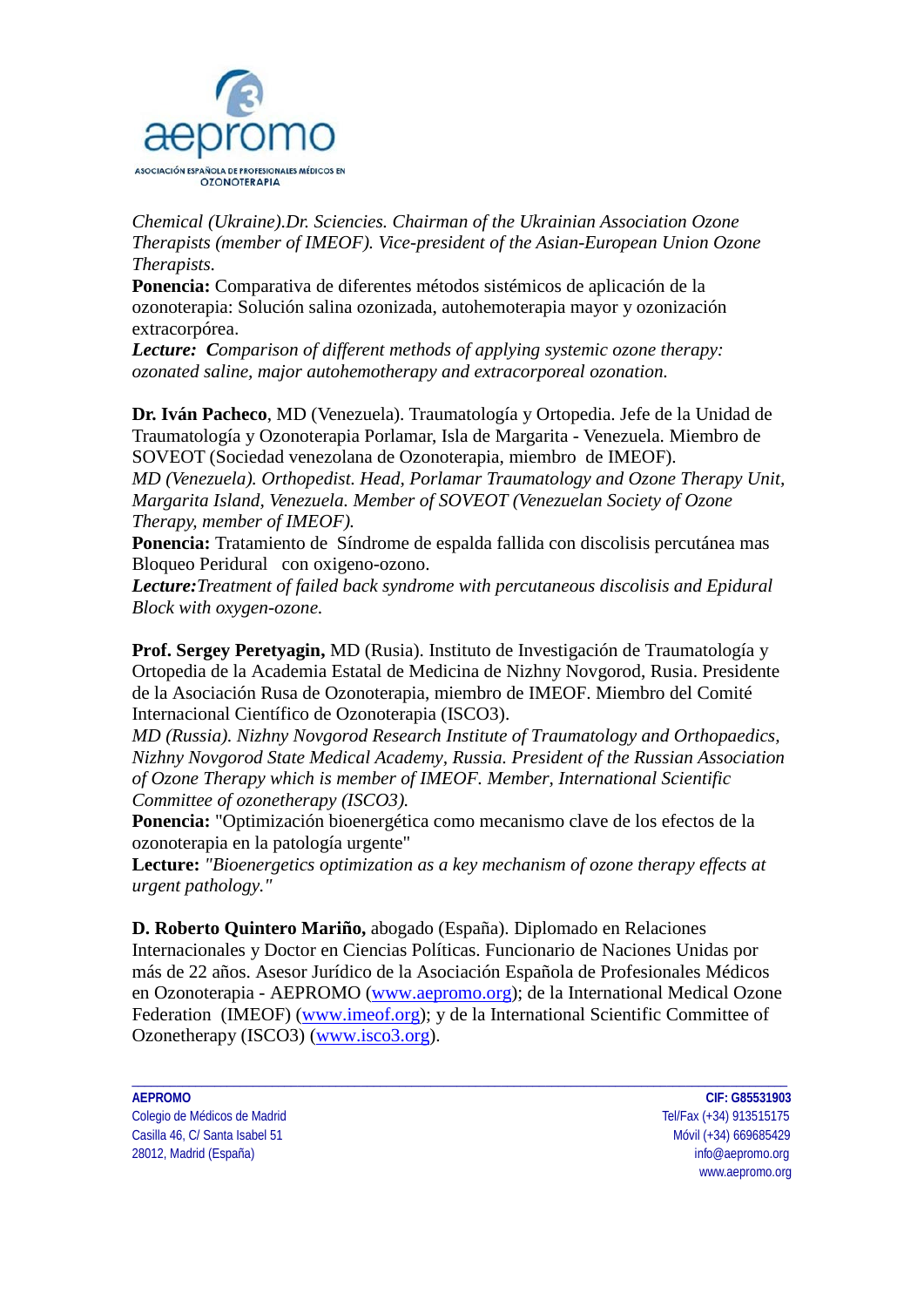

*Spain. (Lawyer). International Relations and Political Sciences Doctor. Former United Nations member. Legal Advisor of AEPROMO, IMEOF) and ISCO3.*  **Ponencia:** Los avances legales en el mundo de la ozonoterapia y sus desafíos. *Lecture: Legal developments in the world of ozone therapy and its challenges.*

**Dr. Umair Rashid Chaudhry**, MD (Paquistán). M.Sc. Enfermedades neurovasculares. Jefe de Departamento de Neurorradiología, Hospital General del Gobierno de Lahore, Postgrado, Instituto Médico.

*MD (Pakistan). M.Sc. Neurovascular Diseases. Head Department of Neuroradiology, Government Lahore General Hospital, Post Graduate Medical Institute.*  **Ponencia:** Historia de éxito de ozonucleolysis en lesiones discales en Paquistán. *Lecture: Success story of ozonucleolysis in disc lesions in Pakistan.*

**Dra. Adriana Schwartz**, MD (España). Directora Clínica Fiorela, Madrid. Directora Científica Instituto Clínico Fiorela, San Pedro Sula (Honduras). Presidenta de AEPROMO. Presidenta de IMEOF. Secretaria del ISCO3 (International Scientific Committee of Ozone Therapy). Directora, Revista Española de Ozonoterapia. Subdirectora y profesora curso de "Experto Universitario en Ozonoterapia y Factores de Crecimiento Ozonizados". Universidad Rey Juan Carlos, Madrid, edición 2013-2014. Profesora del Módulo de Ozonoterapia, Máster en Medicina Estética y Antienvejecimiento 2014. Universidad Complutense de Madrid.

*MD (Spain). Director, Clínica Fiorela, Madrid. Scientific Director, Fiorela Clincal Institute, San Pedro Sula (Honduras). President, AEPROMO. President, IMEOF. Secretary, ISCO3 (International Scientific Committee of ozonetherapy).Director, Spanish Journal of Ozone Therapy. Deputy Director, course of "Universty Diploma in Ozone Therapy and Ozonated Growth Factors",Madrid, 2013-2014 edition. Professor Ozone Therapy Module, Masters in Aesthetic and Anti-Aging Medicine 2014. Complutense University of Madrid.*

**Ponencia:**Terapia combinada de Concentrados de Factores de Crecimiento Ozonizados Autólogos (CGF) y Ozonoterapia: Su aplicación en úlceras diabéticas y Medicina estética.

*Lecture: Combination Therapy of Concentrate of Growth Factors (CGF) and Ozone: Its application in diabetic ulcers and in aesthetic medicine.* 

**Dr.Vicenzo Simonetti,** MD (Italia). MD (Italia). Cirugía General. *MD (Italy). General surgery.* **Ponencia: ¿**Por qué la terapia de ozono en la esclerosis múltiple? *Lecture: Why ozone therapy in multiple sclerosis?*

**Dr. Luis Reinaldo Suárez Fleitas,** MD (Cuba). Cardiología. Jefe, Sala de Cirugía

\_\_\_\_\_\_\_\_\_\_\_\_\_\_\_\_\_\_\_\_\_\_\_\_\_\_\_\_\_\_\_\_\_\_\_\_\_\_\_\_\_\_\_\_\_\_\_\_\_\_\_\_\_\_\_\_\_\_\_\_\_\_\_\_\_\_\_\_\_\_\_\_\_\_\_\_\_\_\_\_\_\_\_\_\_\_\_\_\_\_\_\_\_\_\_\_\_\_\_\_\_\_\_

**AEPROMO CIF: G85531903** Colegio de Médicos de Madrid Tel/Fax (+34) 913515175 Casilla 46, C/ Santa Isabel 51 and 2008 100 minutes and 2008 100 minutes and 2008/09/09 minutes and 2008/09/09 28012, Madrid (España) info@aepromo.org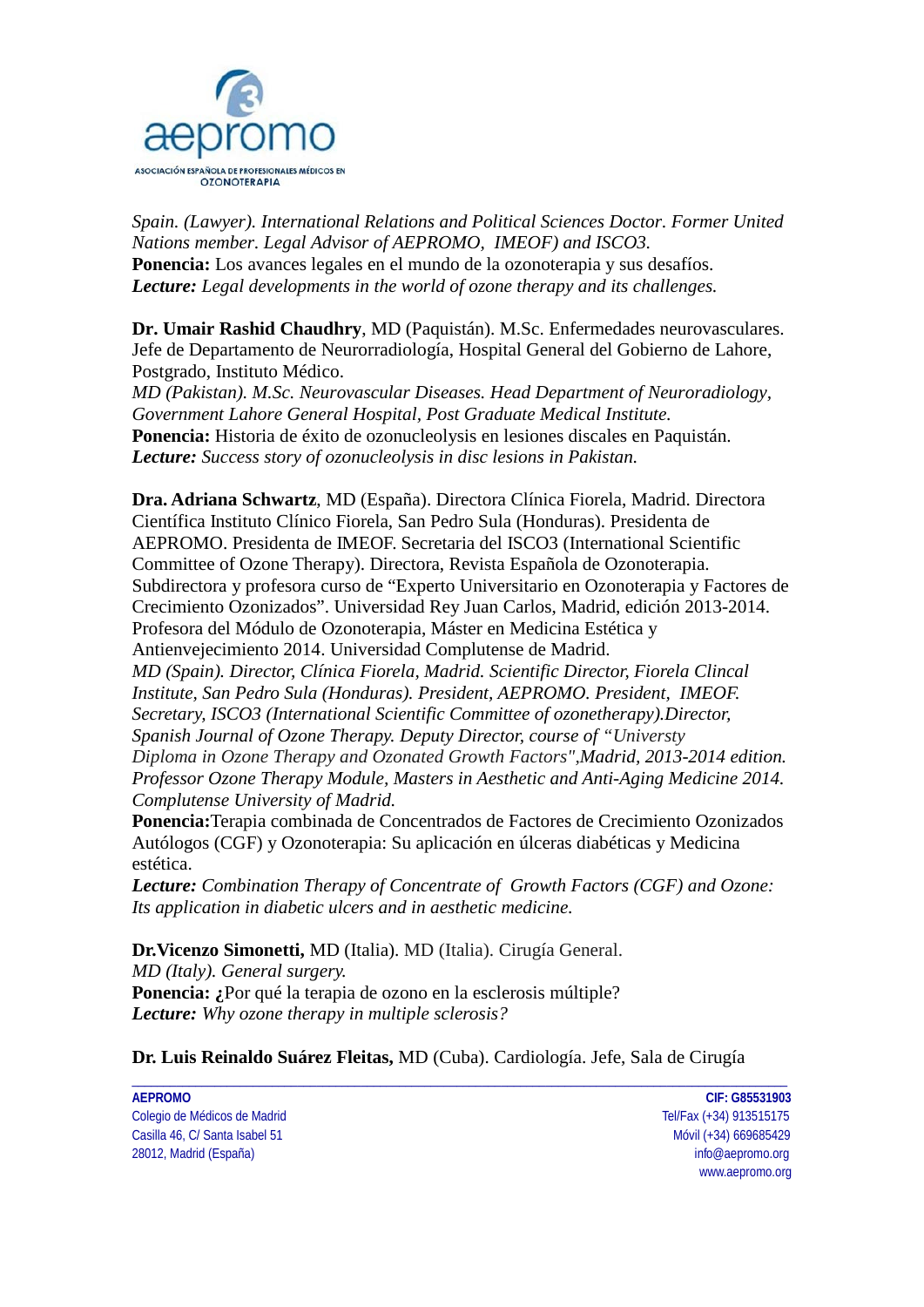

Cardiovascular , Hospital Clínico Quirúrgico Hermanos Ameijeiras, La Habana. Miembro de la Sociedad Cubana de Ozonoterapia (miembro de IMEOF). *MD (Cuba). Cardiology. Head, Cardiovascular Operating Room, Surgical Clinic Hospital Ameijeiras Brothers, Havana. Member of the Cuban Ozone Therapy Society (member of IMEOF).*

**Ponencia:** Ozonoterapia en la Insuficiencia Cardiaca Crónica. *Lecture: Ozone Therapy in Chronic Heart Failure.*

**Dra. Renate Viebahn-Haensler,** Bioquímica y Farmaceuta. (Alemania), Secretaria General de la Sociedad Médica Alemana para el Uso del Ozono en Prevención y Terapia y de la Cooperación Europea de Sociedades del Ozono Médico. *Germany. Bio-Chemistry & Pharmacology. General Secretary of the German Medical Society for the Use of Ozone in Prevention and Therapy and the European Cooperation of the Medical Ozone Societies.*

**Ponencia:** La artritis reumatoide como proceso inflamatorio crónica y la justificación del tratamiento de ozono.

*Lecture: Rheumatoid arthritis as chronic inflammatory process and the rationale of ozone treatment.*

**Dr. Mark T Weiser**, Odontólogo (EUA). Odontología estética y reconstructiva. Director Clínica de Lime Technologies Group, Santa Bárbara, California. Miembro de IAOHD (International Association of Ozone in Healthcare and Dentistry). *DDS (USA). Aesthetic and reconstructive dentistry. Clinical Director Lime Technologies Group, Santa Bárbara, California. Member of the IAOHD (International Association of Ozone in Healthcare and Dentistry).* **Ponencia:** Aplicaciones del ozono en la clínica dental – Una perspectiva de EUA *Lecture: Clinical Applications of Ozone in the Dental Clinic, a USA perspective*

# **ORGANIZING COMMITTEE OF THE 4th INTERNATIONAL CONGRESS OF AEPROMO & 3rd OF IMEOF**

**"For a Professional Practice of Ozone Therapy"**

\_\_\_\_\_\_\_\_\_\_\_\_\_\_\_\_\_\_\_\_\_\_\_\_\_\_\_\_\_\_\_\_\_\_\_\_\_\_\_\_\_\_\_\_\_\_\_\_\_\_\_\_\_\_\_\_\_\_\_\_\_\_\_\_\_\_\_\_\_\_\_\_\_\_\_\_\_\_\_\_\_\_\_\_\_\_\_\_\_\_\_\_\_\_\_\_\_\_\_\_\_\_\_

President: Dra. Adriana Schwartz Dr. Gregorio Martínez Sánchez D. Roberto Quintero Dña. Olga Moreno D. Fabricio Quintero

**AEPROMO CIF: G85531903** Colegio de Médicos de Madrid Tel/Fax (+34) 913515175 Casilla 46, C/ Santa Isabel 51 Móvil (+34) 669685429 28012, Madrid (España) info@aepromo.org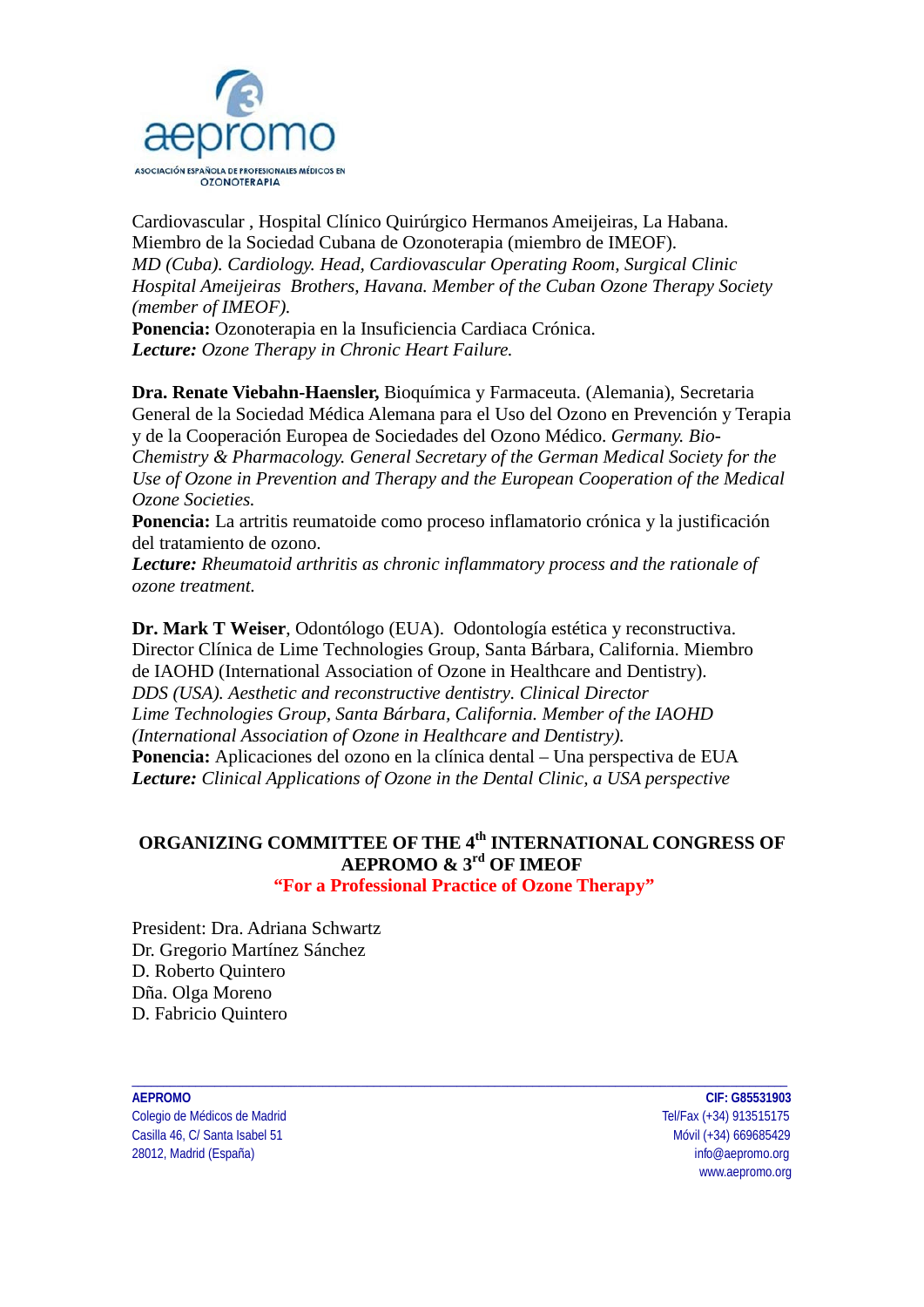

#### **REGISTRATION BULLETIN**

Full Name (Write down as it should appear on the diploma, including accents. The diploma will be issued only once):

| Zip Code ________________________________Country _______________________________                                                                                                                                                                                                                                                            |
|---------------------------------------------------------------------------------------------------------------------------------------------------------------------------------------------------------------------------------------------------------------------------------------------------------------------------------------------|
| Phone (s) $\qquad \qquad$ $\qquad$ $\qquad$ $\qquad$ $\qquad$ $\qquad$ $\qquad$ $\qquad$ $\qquad$ $\qquad$ $\qquad$ $\qquad$ $\qquad$ $\qquad$ $\qquad$ $\qquad$ $\qquad$ $\qquad$ $\qquad$ $\qquad$ $\qquad$ $\qquad$ $\qquad$ $\qquad$ $\qquad$ $\qquad$ $\qquad$ $\qquad$ $\qquad$ $\qquad$ $\qquad$ $\qquad$ $\qquad$ $\qquad$ $\qquad$ |
|                                                                                                                                                                                                                                                                                                                                             |
|                                                                                                                                                                                                                                                                                                                                             |
|                                                                                                                                                                                                                                                                                                                                             |
|                                                                                                                                                                                                                                                                                                                                             |
|                                                                                                                                                                                                                                                                                                                                             |
| Mark the events you attend and if you are a member of AEPROMO:                                                                                                                                                                                                                                                                              |
| $\overline{\phantom{a}}$<br>Congress                                                                                                                                                                                                                                                                                                        |
| $\sim$<br>Course for physicians                                                                                                                                                                                                                                                                                                             |
| n<br>Course for dentists                                                                                                                                                                                                                                                                                                                    |
| $\sim$<br>Course for yet                                                                                                                                                                                                                                                                                                                    |
| $\sim$<br><b>AEPROMO's member</b>                                                                                                                                                                                                                                                                                                           |
|                                                                                                                                                                                                                                                                                                                                             |
|                                                                                                                                                                                                                                                                                                                                             |

\_\_\_\_\_\_\_\_\_\_\_\_\_\_\_\_\_\_\_\_\_\_\_\_\_\_\_\_\_\_\_\_\_\_\_\_\_\_\_\_\_\_\_\_\_\_\_\_\_\_\_\_\_\_\_\_\_\_\_\_\_\_\_\_\_\_\_\_\_\_\_\_\_\_\_\_\_\_\_\_\_\_\_\_\_\_\_\_\_\_\_\_\_\_\_\_\_\_\_\_\_\_\_

**AEPROMO CIF: G85531903**<br>
Colegio de Médicos de Madrid **Tel/Fax** (+34) 913515175 Colegio de Médicos de Madrid (1990) - Colegio de Médicos de Madrid (1991) - Casilla 46, C/Santa Isabel 51 (1991) - Casilla 46, C/Santa Isabel 51 (1992) - Casilla 46, C/Santa Isabel 51 (1992) - Casilla 46, C/Santa Isabel 51 Casilla 46, C/ Santa Isabel 51 Móvil (+34) 669685429<br>28012, Madrid (España) diameter diameter diameter diameter diameter diameter diameter diameter diameter diamet<br>28012, Madrid (España) diameter diameter diameter diameter 28012, Madrid (España)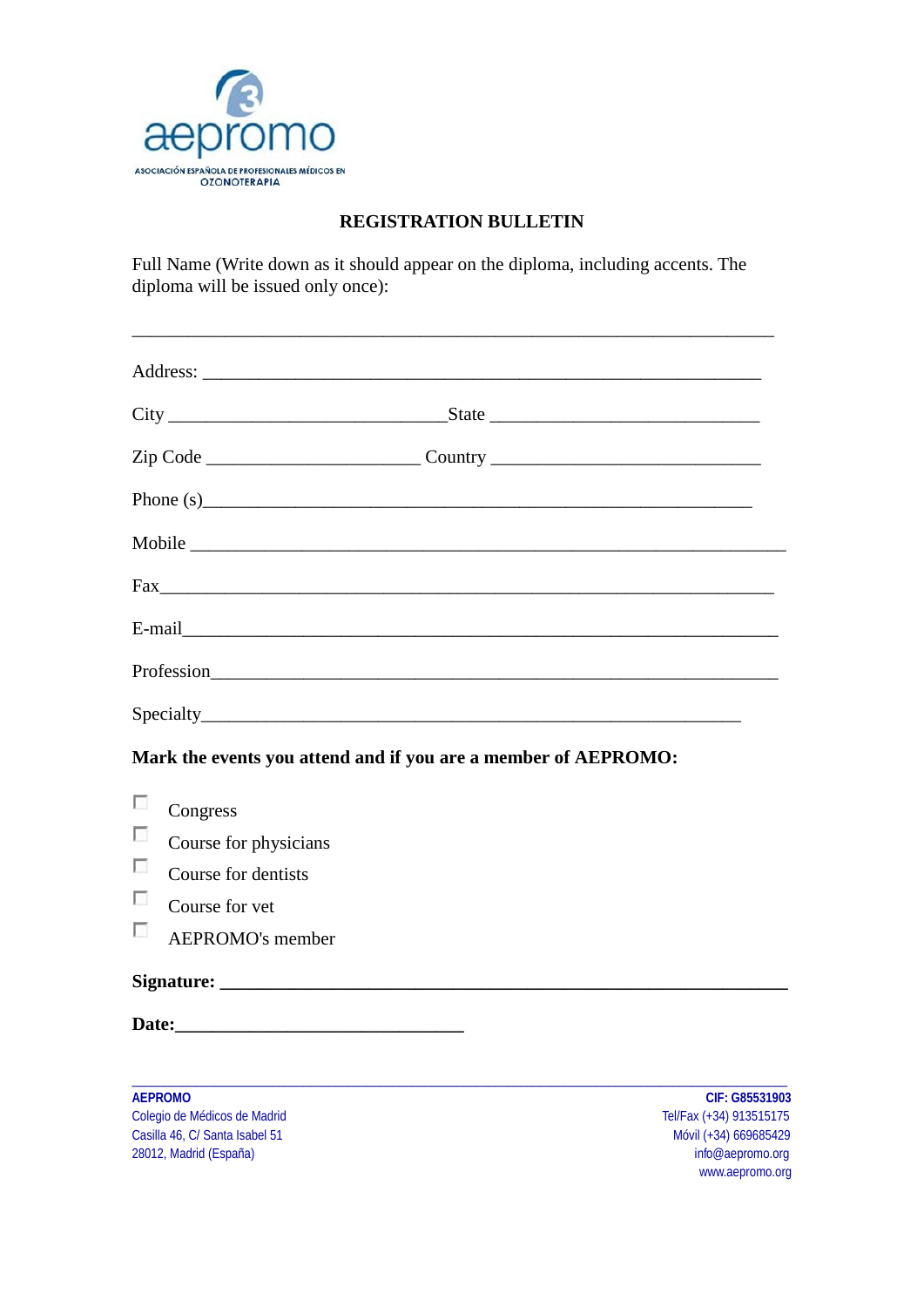

#### **Registration fees for courses and congress June 5-7, 2014 – Prices include VAT of 21%**

|                                              | <b>AEPROMO</b><br>members / no<br>members/<br>students | <b>Prices in</b><br><b>Euros until</b><br><b>April 30th</b><br>2014 | <b>Signal with</b><br>an $X$ the<br>one you<br>choose | <b>Prices in</b><br><b>Euros</b> as of<br><b>May 1st</b><br>2014 | <b>Signal with</b><br>an $X$ the<br>one you<br>choose |
|----------------------------------------------|--------------------------------------------------------|---------------------------------------------------------------------|-------------------------------------------------------|------------------------------------------------------------------|-------------------------------------------------------|
| International<br>Congress                    | <b>AEPROMO</b><br>members                              | 350,00                                                              |                                                       | 400,00                                                           |                                                       |
| Courses<br>physicians,<br>dentists           | <b>AEPROMO</b><br>members                              | 350,00                                                              |                                                       | 400,00                                                           |                                                       |
| Course for vet.                              | <b>AEPROMO</b><br>members                              | 250,00                                                              |                                                       | 300,00                                                           |                                                       |
| $Congress +$<br>courses physic,<br>dentists. | <b>AEPROMO</b><br>members                              | 650,00<br>Save 50 $\text{\textsterling}$                            |                                                       | 750,00<br>Save 50 $\epsilon$                                     |                                                       |
| $Congress +$<br>course vet.                  | <b>AEPROMO</b><br>members                              | 550,00<br>Save 50 $\epsilon$                                        |                                                       | 650,00<br>Save 50 $\epsilon$                                     |                                                       |
| International<br>Congress                    | <b>NO</b><br><b>AEPROMO</b><br>members                 | 400,00                                                              |                                                       | 450,00                                                           |                                                       |
| Courses<br>physicians,<br>dentists           | $\overline{NO}$<br><b>AEPROMO</b><br>members           | 400,00                                                              |                                                       | 450,00                                                           |                                                       |
| Course for vet.                              | $\overline{NO}$<br><b>AEPROMO</b><br>members           | 300,00                                                              |                                                       | 350,00                                                           |                                                       |
| $Congress +$<br>courses physic,<br>dentists. | <b>NO</b><br><b>AEPROMO</b><br>members                 | 750,00<br>Save 50 $\epsilon$                                        |                                                       | 850,00<br>Save 50 $\epsilon$                                     |                                                       |
| $Congress +$<br>course vet.                  | $\overline{NO}$<br><b>AEPROMO</b><br>members           | 650,00<br>Save 50 $\epsilon$                                        |                                                       | 750,00<br>Save 50 $\epsilon$                                     |                                                       |
| International<br><b>Congress</b>             | <b>Students</b>                                        | 150,00                                                              |                                                       | 200,00                                                           |                                                       |

\_\_\_\_\_\_\_\_\_\_\_\_\_\_\_\_\_\_\_\_\_\_\_\_\_\_\_\_\_\_\_\_\_\_\_\_\_\_\_\_\_\_\_\_\_\_\_\_\_\_\_\_\_\_\_\_\_\_\_\_\_\_\_\_\_\_\_\_\_\_\_\_\_\_\_\_\_\_\_\_\_\_\_\_\_\_\_\_\_\_\_\_\_\_\_\_\_\_\_\_\_\_\_

Colegio de Médicos de Madrid (1993) 76 anos de Médicos de Madrid (1993) 76 anos de Santa Casilla 46, C/ Santa Isabel 51 Casilla 46, C/ Santa Isabel 51 Móvil (+34) 669685429<br>28012, Madrid (España) info@aepromo.org 28012, Madrid (España)

**AEPROMO CIF: G85531903**<br>Colegio de Médicos de Madrid **COLECTIFICAL ENTRA EN 2009 12:00 12:00 12:00** Tel/Fax (+34) 913515175 www.aepromo.org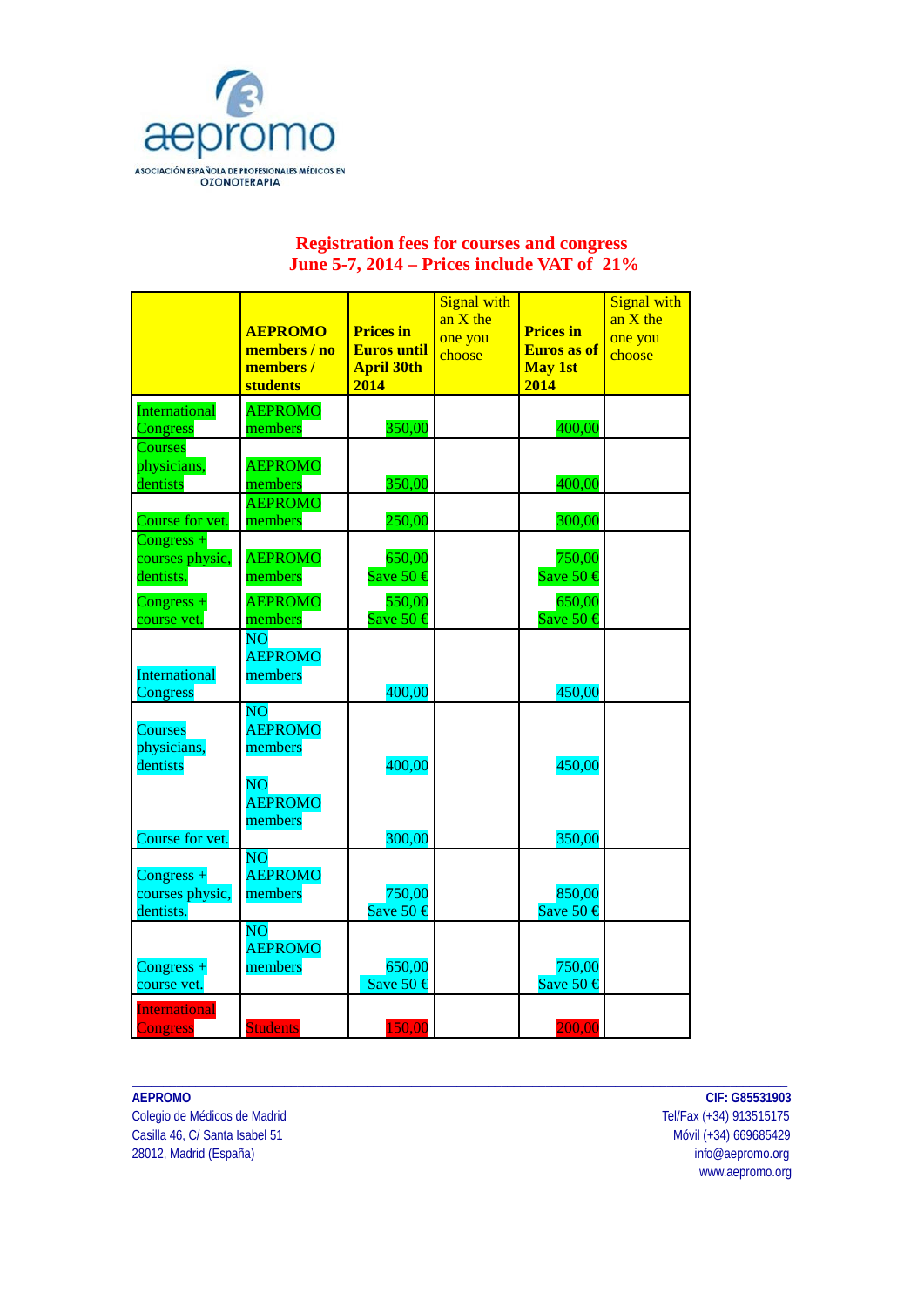

Registration fees include VAT (21%), coffee breaks, materials and documentation of the pre-congress course and conference. Each participant has to pay for his own food. There is a restaurant on the same premises of courses and congress.

#### RESERVETION OF SLOT

In our previous activities AEPROMO has hanged the sign "sold out" because the slots were filled and we had to develop a waiting list. We suggest that you reserve your slot now paying  $\epsilon$  100. By separating it until April 30, 2014 and if you pay the rest later, AEPROMO will respect the promotion price.

To reserve the slot, those who live in Spain must pay the entire activity or  $100 \in \text{which}$ will not be refundable. In the latter scenario the rest may be paid before the course precongress or congress, or the same June 5 (pre-congress course) or 6 June (conference) in cash or by credit card (Visa or Master Card).

To reserve the slot, those who do not live in Spain, must pay the entire activity or  $100 \in$ which will not be refundable, or send to AEPROMO a copy of their electronic ticket. In the last two scenarios the rest or the whole may be paid before the course pre-congress or congress, or the same June 5 (pre-congress course) or 7 June (conference) in cash or by credit card (Visa or Master Card).

#### **WAYS OF REGISTRATION**

#### REGISTRATION ON LINE

To dully fill out the form that you will find in the web page of AEPROMO [\(http://www.aepromo.org/\)](http://www.aepromo.org/). After entering click on "4<sup>th</sup> International Congress of AEPROMO and 3<sup>rd</sup> of IMEOF" you will find the precongress courses and the congress information and the on line registration form. This is the easier and faster way to register.

#### **OTHER WAYS TO REGISTER**

Your may send the registration form that is included in this paper, dully filled out to any of the following addresses:

- E-mail: info@aepromo.org
- Fax: (+34) 913515175

• Mail: AEPROMO, casilla 46. Colegio de Médicos de Madrid. Calle Santa Isabel, 51, 28012, Madrid (Spain)

\_\_\_\_\_\_\_\_\_\_\_\_\_\_\_\_\_\_\_\_\_\_\_\_\_\_\_\_\_\_\_\_\_\_\_\_\_\_\_\_\_\_\_\_\_\_\_\_\_\_\_\_\_\_\_\_\_\_\_\_\_\_\_\_\_\_\_\_\_\_\_\_\_\_\_\_\_\_\_\_\_\_\_\_\_\_\_\_\_\_\_\_\_\_\_\_\_\_\_\_\_\_\_

You may also call: (+34) 669685429 and (+34) 913515175

Colegio de Médicos de Madrid Tel/Fax (+34) 913515175 Casilla 46, C/ Santa Isabel 51 and 2008 100 minutes and 2008 100 minutes and 2008/09/09 minutes and 2008/09/09 28012, Madrid (España) info@aepromo.org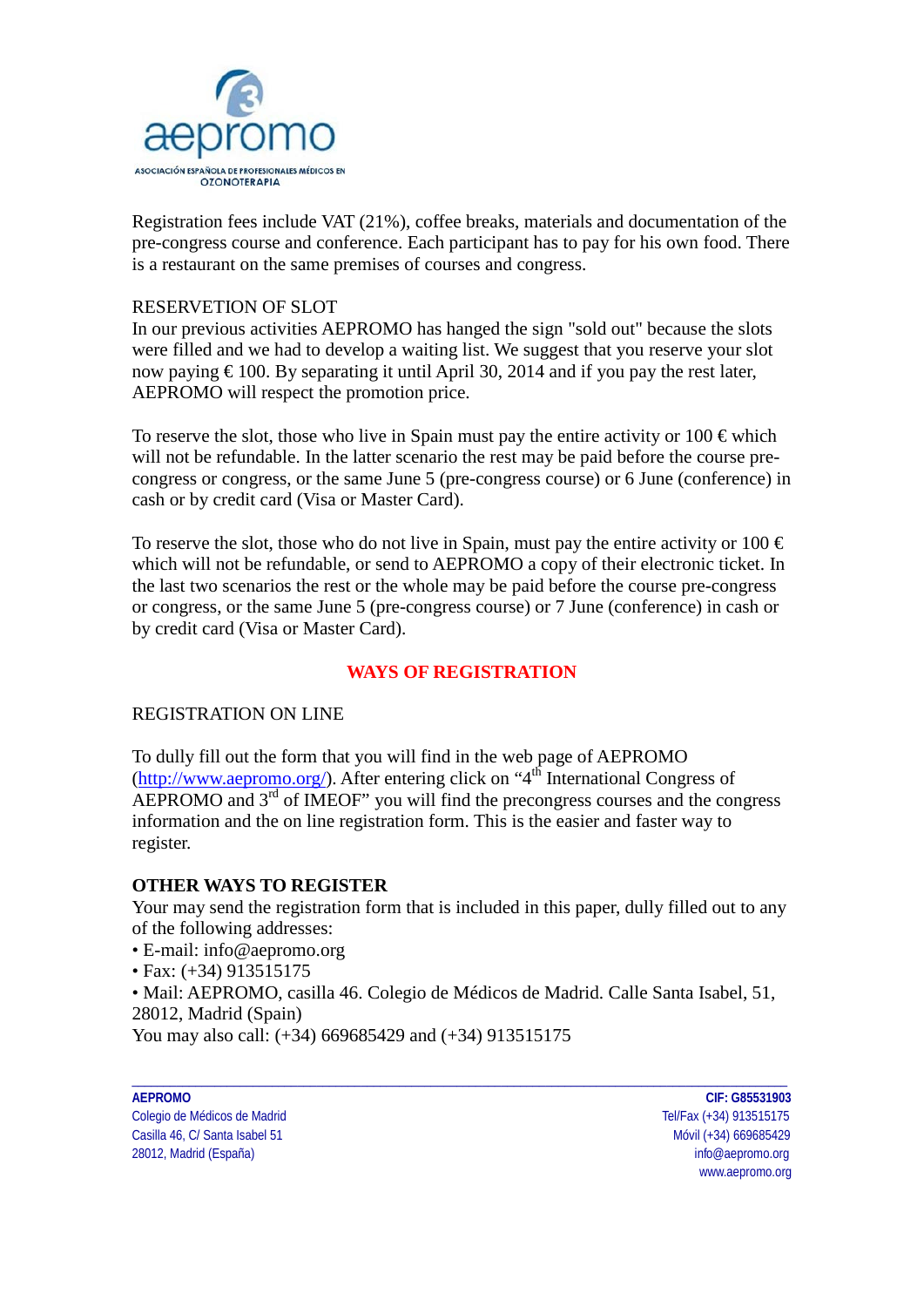

#### FOUR DIFFERENT FORMS OF PAYMENT.

#### **Option 1 - Payment by Credit Card**

It allows you to pay more comfortable with your credit card. Credit cards accepted: Visa and Master Card. You has to fill out the on line form that you will find on the website http://www.aepromo.org/

Upon entering the page, click on "4<sup>th</sup> International Congress of AEPROMO and  $3<sup>rd</sup>$  of IMEOF" and you will find the information of the pre congress courses and congress, the online registration form and the method of payment by credit card. Then to proceed as explained there.

#### **Option 2. Bank transfer**

BANCO SANTANDER (Madrid - Spain):

Only from Spain, countries member of the European Union, Iceland, Liechtenstein, Monaco, Norway and Switzerland. From other countries AEPROMO does not accept bank transfers.

Account name: AEPROMO Asociación Española de Profesionales Médicos en Ozonoterapia.

Account No. **No.** ES76 0049 3660 1129 1416 4951. You must send by mail, email or fax proof of the transfer. It is also valid the e-mail sent directly by the banks.

Please be informed that all bank charges incurred by the payment must be borne exclusively by the applicant. **AEPROMO will not pay for any bank fees (national or international) related to applications** for the precongress courses and/or the congress.

#### **Option 3. PayPal**

It allows you to pay more comfortably with your credit card. The payment gateway offers maximum security in all transactions. To do this you must complete the online form found on the website http://www.aepromo.org/

Upon entering the page, click on ""4<sup>th</sup> International Congress of AEPROMO and  $3<sup>rd</sup>$  of IMEOF" and you will find the information of the pre congress course and congress, the online registration form and the method of payment by PayPal. Then proceed as described there.

#### **Option 4 - Payment by credit card or cash** on June 5 (**pre-congress course)** or June 7 (**conference)**

Pay on the day of initiation of the activity with a credit card (Visa and Master Card) or cash. Remember to book a slot you must have paid  $100 \text{ } \epsilon$  no refundable. The rest you can pay by this option 4

\_\_\_\_\_\_\_\_\_\_\_\_\_\_\_\_\_\_\_\_\_\_\_\_\_\_\_\_\_\_\_\_\_\_\_\_\_\_\_\_\_\_\_\_\_\_\_\_\_\_\_\_\_\_\_\_\_\_\_\_\_\_\_\_\_\_\_\_\_\_\_\_\_\_\_\_\_\_\_\_\_\_\_\_\_\_\_\_\_\_\_\_\_\_\_\_\_\_\_\_\_\_\_

**AEPROMO CIF: G85531903** Colegio de Médicos de Madrid Tel/Fax (+34) 913515175 Casilla 46, C/ Santa Isabel 51 and 2008 100 minutes and 2008 100 minutes and 2008/09/09 minutes and 2008/09/09 28012, Madrid (España) info@aepromo.org